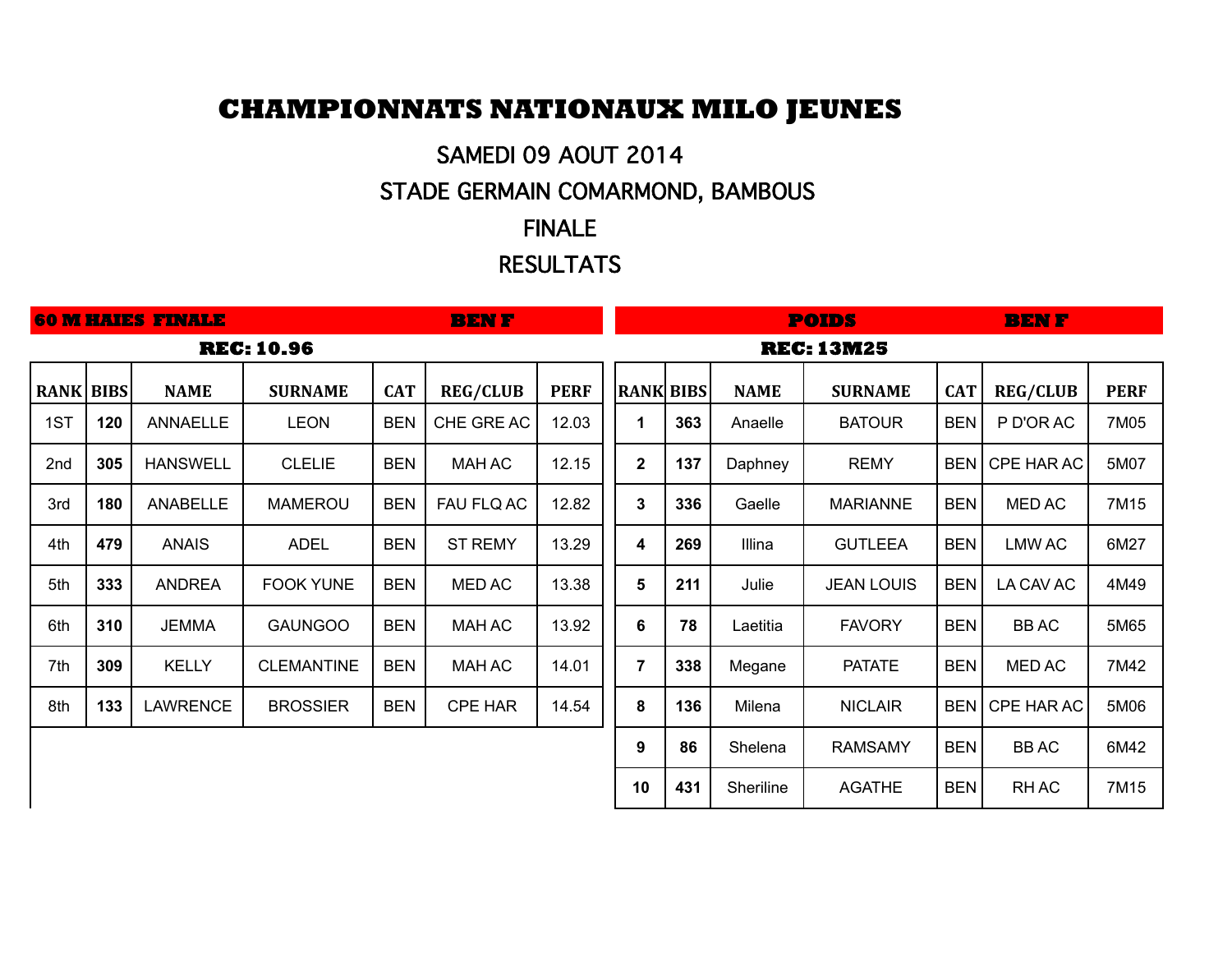|                  |     | <b>LONGUEUR</b>  |                   | <b>BENG</b> |                   |             |                  | HAUTEUR |                  | <b>BENF</b>       |            |                 |             |
|------------------|-----|------------------|-------------------|-------------|-------------------|-------------|------------------|---------|------------------|-------------------|------------|-----------------|-------------|
|                  |     | <b>REC: 5M86</b> |                   |             |                   |             |                  |         | <b>REC: 1M60</b> |                   |            |                 |             |
| <b>RANK BIBS</b> |     | <b>NAME</b>      | <b>SURNAME</b>    | <b>CAT</b>  | <b>REG/CLUB</b>   | <b>PERF</b> | <b>RANK BIBS</b> |         | <b>NAME</b>      | <b>SURNAME</b>    | <b>CAT</b> | <b>REG/CLUB</b> | <b>PERF</b> |
|                  | 489 | Marian           | <b>HOARAU</b>     | <b>BEN</b>  | <b>REU</b>        | 5M28        |                  | 310     | Jemma            | <b>GAUNGOO</b>    | <b>BEN</b> | <b>MAH AC</b>   | 1M26        |
| $\mathbf{2}$     | 28  | Lovles           | <b>BASANT ROI</b> | <b>BEN</b>  | <b>B ROUGE AC</b> | 3M64        | $\mathbf{2}$     | 78      | Laetitia         | <b>FAVORY</b>     | <b>BEN</b> | <b>BBAC</b>     | 1M26        |
| 4                | 59  | Lucas            | <b>MOHABEER</b>   | <b>BEN</b>  | <b>BBAC</b>       | 4M86        | 4                | 306     | Kelly            | <b>CLEMENTINE</b> | <b>BEN</b> | <b>MAH AC</b>   | 1M26        |
| 6                | 192 | <b>DIVESH</b>    | <b>DYAL</b>       | <b>BEN</b>  | <b>HIGH AC</b>    | 3M75        | 6                | 329     | Camille          | <b>BECHARD</b>    | <b>BEN</b> | MED AC          | 1M15        |
|                  | 193 | Kurvin Brian     | <b>JHEEMLA</b>    | <b>BEN</b>  | <b>HIGH AC</b>    | 3M84        |                  |         |                  |                   |            |                 |             |
| 8                | 296 | Ally             | <b>JOWRUN</b>     | <b>BEN</b>  | <b>MAH AC</b>     | 4M16        |                  |         |                  |                   |            |                 |             |
| 10               | 326 | Aldo             | <b>MELISSE</b>    | <b>BEN</b>  | MED AC            | 4M05        |                  |         |                  |                   |            |                 |             |
| 13               | 414 | Denzel           | <b>DESVEAUX</b>   | <b>BEN</b>  | RH AC             | 4M78        |                  |         |                  |                   |            |                 |             |
| 14               | 421 | Samuel           | <b>MOESH</b>      | <b>BEN</b>  | RH AC             | 3M84        |                  |         |                  |                   |            |                 |             |

|                  |     |                | <b>JAVELOT</b>    | <b>BENG</b> |                   |             |                  | <b>60 M HAIES FINALE</b> |                |                   |            | <b>BENG</b>       |             |  |
|------------------|-----|----------------|-------------------|-------------|-------------------|-------------|------------------|--------------------------|----------------|-------------------|------------|-------------------|-------------|--|
|                  |     |                | <b>REC: 46M76</b> |             |                   |             |                  |                          |                |                   |            |                   |             |  |
| <b>RANK BIBS</b> |     | <b>NAME</b>    | <b>SURNAME</b>    | <b>CAT</b>  | <b>REG/CLUB</b>   | <b>PERF</b> | <b>RANK BIBS</b> |                          | <b>NAME</b>    | <b>SURNAME</b>    | <b>CAT</b> | <b>REG/CLUB</b>   | <b>PERF</b> |  |
|                  | 33  | Shail          | <b>JUNKEE</b>     | <b>BEN</b>  | <b>B ROUGE AC</b> | 34M35       | 1ST              | 61                       | <b>EMILIO</b>  | <b>MOOTHOO</b>    | <b>BEN</b> | <b>BBAC</b>       | 10.02       |  |
| $\mathbf{2}$     | 230 | Laurent        | LAGESSE           | <b>BEN</b>  | LMW AC            | 24M44       | 2nd              | 34                       | <b>THIERRY</b> | <b>NADAL</b>      | BEN        | <b>B ROUGE AC</b> | 10.22       |  |
| 3                | 67  | Yoan           | VIEILLESSE        | <b>BEN</b>  | BB AC             | 22M10       | 3rd              | 422                      | <b>DAMIEN</b>  | <b>RASSEN</b>     | <b>BEN</b> | RH AC             | 10.72       |  |
| 4                | 387 | Roopesh        | <b>GOPEE</b>      | <b>BEN</b>  | <b>RES KEN AC</b> | 21M26       | 4th              | 293                      | <b>OWEN</b>    | <b>BUCKLAND</b>   | <b>BEN</b> | <b>MAH AC</b>     | 10.94       |  |
| 5                | 65  | Jeremy         | <b>SYATOUS</b>    | <b>BEN</b>  | BB AC             | 18M96       | 6th              | 67                       | <b>YOAN</b>    | <b>VIEILLESSE</b> | <b>BEN</b> | <b>BBAC</b>       | 11.84       |  |
| 6                | 388 | <b>Mittesh</b> | <b>GOPEE</b>      | <b>BEN</b>  | <b>RES KEN AC</b> | 17M73       | 7th              | 162                      | <b>OLIVIER</b> | <b>CYBELLE</b>    | <b>BEN</b> | <b>FAUC FQ</b>    | 12.17       |  |
| 7                | 31  | Tushaw         | <b>DHUNOO</b>     | <b>BEN</b>  | <b>B ROUGE AC</b> | 16M62       | 8th              | 106                      | <b>EMILIO</b>  | <b>HECTOR</b>     | <b>BEN</b> | CHE GRE           | 15.25       |  |
| 8                | 393 | Sebastien      | <b>MARTINGALE</b> | <b>BEN</b>  | <b>RES KEN AC</b> | 15M46       |                  |                          |                |                   |            |                   |             |  |
| 9                | 377 | Bryan          | <b>GASPARD</b>    | <b>BEN</b>  | R BELLE AC        | 10M59       |                  |                          |                |                   |            |                   |             |  |
| 10               | 339 | Sandesh        | <b>SOOKHOO</b>    | <b>BEN</b>  | <b>B ROUGE AC</b> | 8M43        |                  |                          |                |                   |            |                   |             |  |
| 11               | 376 | Divesh         | <b>CHUA</b>       | <b>BEN</b>  | R BELLE AC        | 8M32        |                  |                          |                |                   |            |                   |             |  |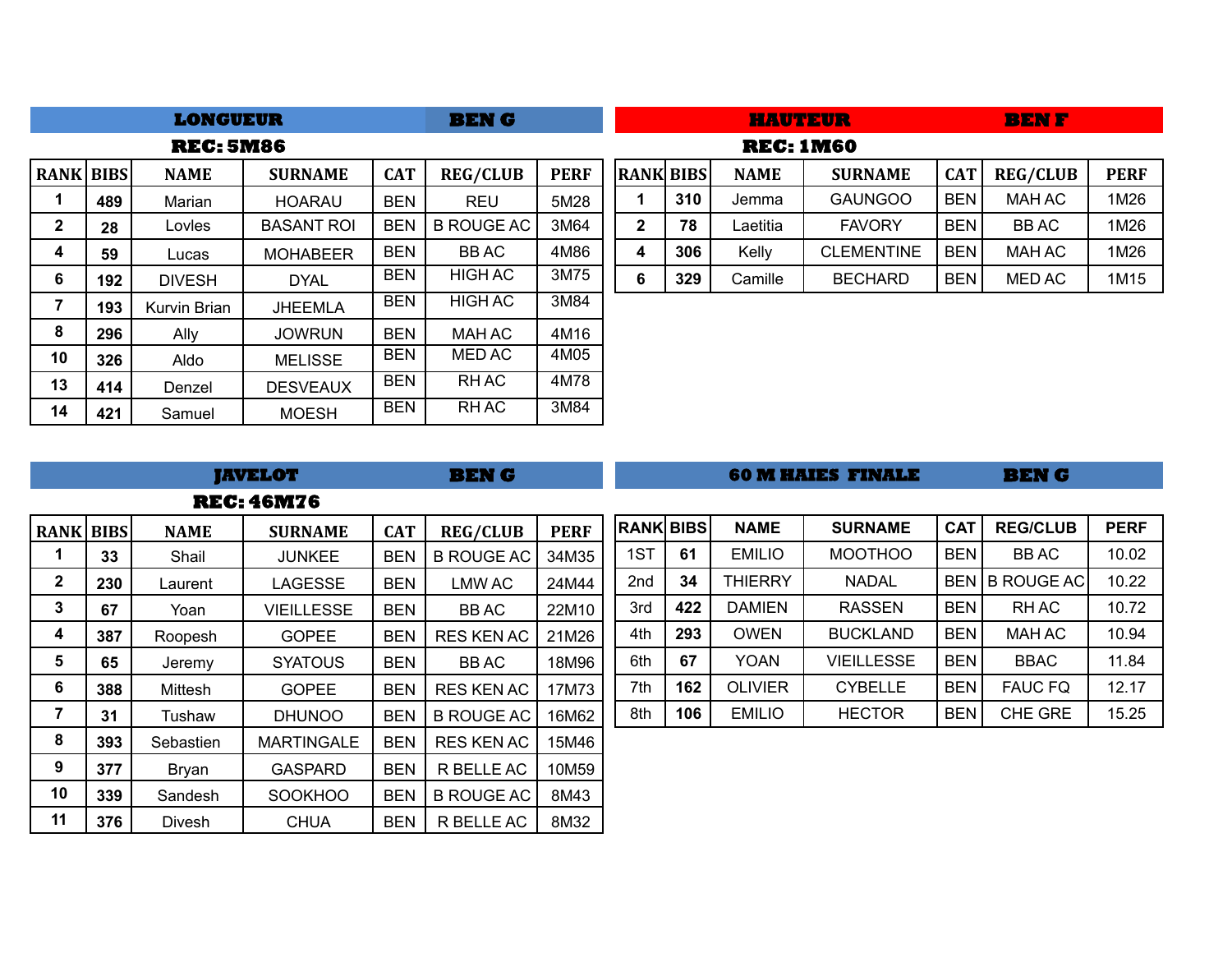|                  | <b>800 M FINALE</b> |             |                    |            | <b>BENF</b>     |             |                   |     | <b>TRIPLE JUMP</b> |                    |            | <b>BEN G</b>    |             |  |  |  |
|------------------|---------------------|-------------|--------------------|------------|-----------------|-------------|-------------------|-----|--------------------|--------------------|------------|-----------------|-------------|--|--|--|
|                  |                     |             | <b>REC: 2.32.3</b> |            |                 |             | <b>REC: 12m28</b> |     |                    |                    |            |                 |             |  |  |  |
| <b>RANK BIBS</b> |                     | <b>NAME</b> | <b>SURNAME</b>     | <b>CAT</b> | <b>REG/CLUB</b> | <b>PERF</b> | <b>RANK BIBS</b>  |     | <b>NAME</b>        | <b>SURNAME</b>     | <b>CAT</b> | <b>REG/CLUB</b> | <b>PERF</b> |  |  |  |
|                  |                     |             |                    |            |                 |             |                   |     |                    |                    |            |                 |             |  |  |  |
| 1                | 364                 | Oyelie      | <b>JEAN PIERRE</b> | <b>BEN</b> | P D'OR AC       | 2,43,17     | 1                 | 30  | Darell             | <b>DARGA</b>       |            | BEN B ROUGE AC  | 8M08        |  |  |  |
| $\mathbf{2}$     | 78                  | Laetitia    | <b>FAVORY</b>      | <b>BEN</b> | <b>BBAC</b>     | 2,50,81     | $\mathbf{2}$      | 36  | Lomesh             | <b>RAMEN</b>       |            | BEN B ROUGE AC  | 8M86        |  |  |  |
| $\mathbf{3}$     | 211                 | Julie       | <b>JEAN LOUIS</b>  | <b>BEN</b> | LA CAV AC       | 2,51,36     | $\mathbf{3}$      | 37  | Hammad             | <b>SAHADALLY</b>   |            | BEN B ROUGE AC  | 9M93        |  |  |  |
| 4                | 318                 | Shriya      | <b>PONISAMY</b>    | <b>BEN</b> | <b>MAH AC</b>   | 2,54,72     | 4                 | 43  | Jordan             | <b>BRABANT</b>     | <b>BEN</b> | <b>BBAC</b>     | 9M08        |  |  |  |
| $5\phantom{.0}$  | 433                 | Juliana     | <b>CANDAPA</b>     | <b>BEN</b> | RH AC           | 3,02,35     | 6                 | 131 | Alexandre          | <b>THUMIAH</b>     | BEN        | CPE HAR AC      | 8M68        |  |  |  |
| 6                | 123                 | Orphelie    | <b>MARIANE</b>     | <b>BEN</b> | CHE GRE AC      | 3,02,49     | $\overline{7}$    | 295 | Claus              | <b>HENNEQUIN</b>   | <b>BEN</b> | <b>MAH AC</b>   | 8M19        |  |  |  |
| $\overline{7}$   | 139                 | Megane      | WONG WAI KEEI      | <b>BEN</b> | CPE HAR AC      | 3,07,28     | 8                 | 300 | Sarju              | <b>RESHABH</b>     | <b>BEN</b> | <b>MAH AC</b>   | 8M43        |  |  |  |
| 8                | 90                  | Elodie      | <b>YAGOLUM</b>     | <b>BEN</b> | <b>BBAC</b>     | 3,08,62     | 10                | 416 | Saif               | <b>HASSENBALLY</b> | <b>BEN</b> | RH AC           | 10M38       |  |  |  |
|                  |                     |             |                    |            |                 |             | 11                | 425 | Shafeek            | <b>SOPHIE</b>      | <b>BEN</b> | RH AC           | 9M48        |  |  |  |
|                  |                     |             |                    |            |                 |             | 12                | 427 | Sebastien          | <b>YESRUTH</b>     | <b>BEN</b> | RH AC           | 10M50       |  |  |  |

| **472** | Adriano | JOLY | BEN | ST REMY AC | 8M75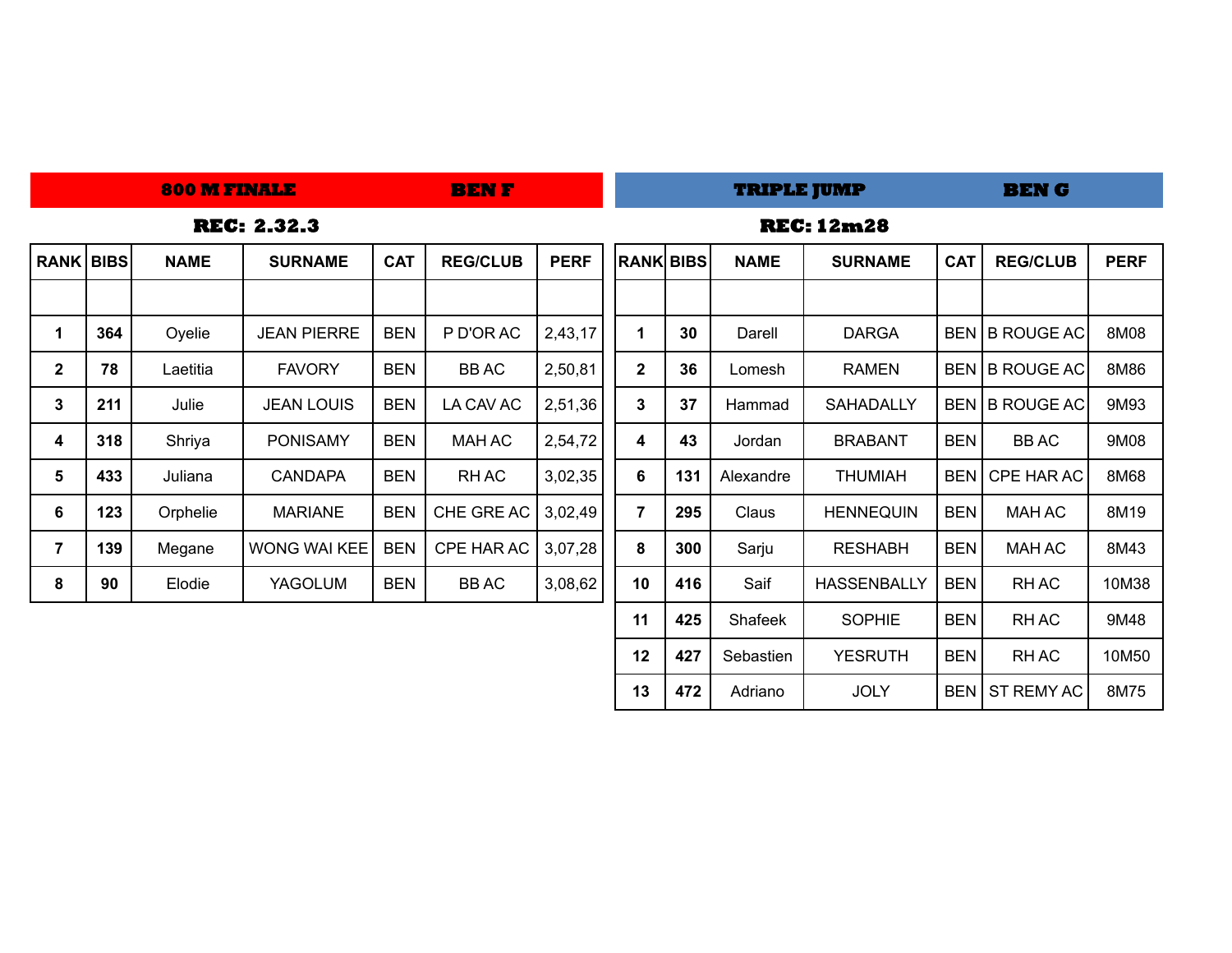### **POUG BEN F LONGUEUR**

### **REC: 4m44 REC: 33m66**

|  | <b>REC: 4m44</b> |  |
|--|------------------|--|

| <b>RANK BIBS</b> |     | <b>NAME</b>    | <b>SURNAME</b>      | <b>CAT</b> | <b>REG/CLUB</b>   | <b>PERF</b> | <b>RANK BIBS</b> |     | <b>NAME</b> | <b>SURNAME</b>   | <b>CAT</b> | <b>REG/CLUB</b> | <b>PERF</b> |
|------------------|-----|----------------|---------------------|------------|-------------------|-------------|------------------|-----|-------------|------------------|------------|-----------------|-------------|
| 1                | 130 | Jamel          | <b>MANIQUE</b>      | POU        | CPE HAR AC        | 3M92        | 1                | 302 | Gaelle      | <b>ARMOOGUM</b>  | <b>BEN</b> | <b>MAH AC</b>   | 19M20       |
| $\mathbf{2}$     | 49  | Avish          | <b>DOOBRY</b>       | POU        | <b>BBAC</b>       | 3M77        | $\boldsymbol{2}$ | 333 | Andrea      | FOO-KUNE         | <b>BEN</b> | MED AC          | 19M07       |
| 3                | 48  | Marthy         | <b>DENIS</b>        | POU        | <b>BBAC</b>       | 3M71        | 3                | 435 | Joyce       | <b>JOSEPHINE</b> | <b>BEN</b> | RH AC           | 18M32       |
| 4                | 225 | Manav          | <b>BHURTUN</b>      | POU        | LMW AC            | 3M71        | 4                | 430 | Jemmie      | <b>ADAKEN</b>    | <b>BEN</b> | RH AC           | 17M09       |
| 5                | 411 | Conrad         | <b>CERDOR</b>       | POU        | RH AC             | 3M61        | 5                | 482 | Shekania    | <b>LYONNAIS</b>  | BEN        | ST REMY AC      | 15M96       |
| 6                | 127 | Aymric         | <b>LEBON</b>        | POU        | CPE WAC           | 3M37        | 6                | 95  | Karina      | <b>DANTIER</b>   | <b>BEN</b> | <b>BRS AC</b>   | 15M25       |
| 7                | 161 | Aurelien       | <b>COLLET</b>       | POU        | <b>FAU AC</b>     | 3M34        | 7                | 445 | Camille     | <b>ROUSSEAU</b>  | <b>BEN</b> | RH AC           | 14M19       |
| 8                |     | Derek          | <b>LEUNG KI FUN</b> | POU        | ADO AC            | 3M26        | 8                | 479 | Anais       | <b>ADEL</b>      | BEN        | ST REMY AC      | 14M04       |
| 9                | 5   | Nathan         | <b>SAUNDERS</b>     | POU        | ADO AC            | 3M23        | 9                | 382 | Anastasia   | <b>DESVAUX</b>   | <b>BEN</b> | R BELLE AC      | 9M80        |
| 10               | 229 | Kooshal        | <b>JHUGROO</b>      | POU        | LMW AC            | 3M10        | 10               | 76  | Jane        | <b>BRABANT</b>   | <b>BEN</b> | <b>BBAC</b>     | 8M42        |
| 11               | 390 | <b>Dhirish</b> | <b>KOONJUN</b>      | POU        | <b>RES KEN AC</b> | 2M84        |                  |     |             |                  |            |                 |             |
| 12               | 231 | Nathan         | <b>LEOPOLD</b>      | POU        | LMW AC            | 2M75        |                  |     |             |                  |            |                 |             |
| 13               | 42  | Julio          | ANTHONIQUE          | POU        | <b>BBAC</b>       | 2M58        |                  |     |             |                  |            |                 |             |

| <b>RANK</b>  | <b>BIBS</b> | <b>NAME</b> | <b>SURNAME</b>   | <b>CAT</b> | <b>REG/CLUB</b>   | <b>PERF</b> |
|--------------|-------------|-------------|------------------|------------|-------------------|-------------|
| 1            | 302         | Gaelle      | <b>ARMOOGUM</b>  | BEN        | MAH AC            | 19M20       |
| $\mathbf{2}$ | 333         | Andrea      | <b>FOO-KUNE</b>  | <b>BEN</b> | <b>MED AC</b>     | 19M07       |
| 3            | 435         | Joyce       | <b>JOSEPHINE</b> | <b>BEN</b> | RH AC             | 18M32       |
| 4            | 430         | Jemmie      | <b>ADAKEN</b>    | <b>BEN</b> | RH AC             | 17M09       |
| 5            | 482         | Shekania    | <b>LYONNAIS</b>  | <b>BEN</b> | <b>ST REMY AC</b> | 15M96       |
| 6            | 95          | Karina      | <b>DANTIER</b>   | <b>BEN</b> | <b>BRS AC</b>     | 15M25       |
| 7            | 445         | Camille     | ROUSSEAU         | <b>BEN</b> | RH AC             | 14M19       |
| 8            | 479         | Anais       | <b>ADEL</b>      | <b>BEN</b> | <b>ST REMY AC</b> | 14M04       |
| 9            | 382         | Anastasia   | <b>DESVAUX</b>   | <b>BEN</b> | R BELLE AC        | 9M80        |
| 10           | 76          | Jane        | <b>BRABANT</b>   | <b>BEN</b> | <b>BBAC</b>       | 8M42        |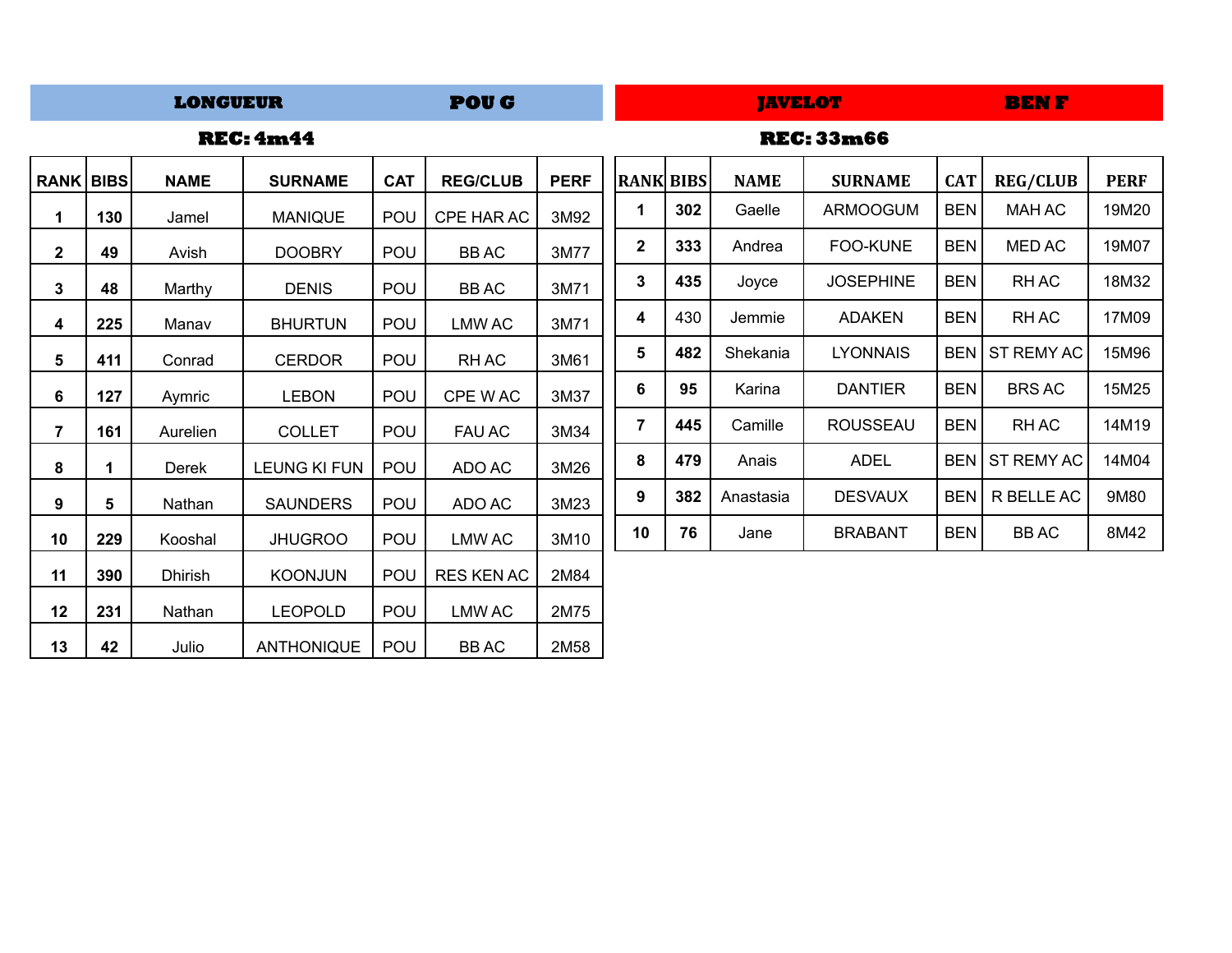| BEN G<br><b>DISQUE</b> | <b>HAUTEUR</b> | BEN G |
|------------------------|----------------|-------|
|------------------------|----------------|-------|

| <b>REC: 43m06</b> | <b>REC</b> 1m69 |
|-------------------|-----------------|
|                   |                 |

| <b>RANK BIBS</b> |     | <b>NAME</b> | <b>SURNAME</b> | <b>CAT</b> | <b>REG/CLUB</b>   | <b>PERF</b> |              | <b>RANK BIBS</b> | <b>NAME</b> | <b>SURNAME</b>   | <b>CAT</b> | <b>REG/CLUB</b> | <b>PERF</b> |
|------------------|-----|-------------|----------------|------------|-------------------|-------------|--------------|------------------|-------------|------------------|------------|-----------------|-------------|
|                  |     |             |                |            |                   |             |              | 422              | Daiven      | <b>RASSEN</b>    | <b>BEN</b> | RH AC           | 1M45        |
|                  | 124 | Adrien      | <b>BELLONE</b> | <b>BEN</b> | CPE HAR AC        | 22M29       | $\mathbf{2}$ | 40               | Sasha       | <b>TAILLY</b>    |            | BEN B ROUGE AC  | 1M40        |
| $\mathbf{2}$     | 290 | Girish      | BHAGEERUTEE    | <b>BEN</b> | <b>MAH AC</b>     | 21M75       | 3            | 67               | Yoan        | <b>VIELLESSE</b> | <b>BEN</b> | <b>BBAC</b>     | 1M35        |
| 3                | 41  | Senthil     | <b>UDAIYAN</b> | BEN        | <b>B ROUGE AC</b> | 21M23       | 4            | 61               | Emilio      | <b>MOOTHOO</b>   | <b>BEN</b> | <b>BBAC</b>     | 1M35        |
| 4                | 129 | Emilio      | LUCHMUN        | <b>BEN</b> | CPE HAR AC        | 19M52       | 5            | 29               | Komesh      | <b>CHEKHOREE</b> |            | BEN B ROUGE AC  | 1M30        |
| 5                | 418 | Kashiv      | <b>JANKEE</b>  | <b>BEN</b> | RH AC             | 17M23       | 6            | 124              | Adrien      | <b>BELLONE</b>   | BEN        | CPE HAR AC      | 1M20        |
| 6                | 477 | Mevin       | <b>MADHAYE</b> | <b>BEN</b> | ST REMY AC        | 15M20       |              |                  |             |                  |            |                 |             |
| 7                | 471 | Kaushick    | <b>GOPEE</b>   | <b>BEN</b> | ST REMY AC        | 15M19       |              |                  |             |                  |            |                 |             |
| 8                | 131 | Alexandre   | <b>THUMIAH</b> | <b>BEN</b> | CPE HAR AC        | 14M08       |              |                  |             |                  |            |                 |             |
| 9                | 43  | Jordan      | <b>BRABANT</b> | <b>BEN</b> | <b>BBAC</b>       | 13M19       |              |                  |             |                  |            |                 |             |
|                  |     |             |                |            |                   |             |              |                  |             |                  |            |                 |             |

| <b>RANK BIBS</b> |     | <b>NAME</b> | <b>SURNAME</b>   | <b>CAT</b> | <b>REG/CLUB</b>   | <b>PERF</b> |
|------------------|-----|-------------|------------------|------------|-------------------|-------------|
| 1                | 422 | Daiven      | <b>RASSEN</b>    | <b>BEN</b> | RH AC             | 1M45        |
| $\mathbf{2}$     | 40  | Sasha       | <b>TAILLY</b>    | <b>BEN</b> | <b>B ROUGE AC</b> | 1M40        |
| 3                | 67  | Yoan        | <b>VIELLESSE</b> | <b>BEN</b> | <b>BBAC</b>       | 1M35        |
| 4                | 61  | Emilio      | <b>MOOTHOO</b>   | <b>BEN</b> | <b>BBAC</b>       | 1M35        |
| 5                | 29  | Komesh      | <b>CHEKHOREE</b> | <b>BEN</b> | <b>B ROUGE AC</b> | 1M30        |
| 6                | 124 | Adrien      | <b>BELLONE</b>   | <b>BEN</b> | CPE HAR AC        | 1M20        |
|                  |     |             |                  |            |                   |             |
|                  |     |             |                  |            |                   |             |

|              | <b>POIDS</b><br><b>POUG</b>                                  |             |                   |            |                 |             | 800M<br><b>BEN G</b> |     |             |                     |            |                   |             |  |
|--------------|--------------------------------------------------------------|-------------|-------------------|------------|-----------------|-------------|----------------------|-----|-------------|---------------------|------------|-------------------|-------------|--|
|              |                                                              |             | <b>REC: 9m03</b>  |            |                 |             | <b>REC: 2.11.45</b>  |     |             |                     |            |                   |             |  |
| <b>RANK</b>  | <b>BIBS</b>                                                  | <b>NAME</b> | <b>SURNAME</b>    | <b>CAT</b> | <b>REG/CLUB</b> | <b>PERF</b> | <b>RANK BIBS</b>     |     | <b>NAME</b> | <b>SURNAME</b>      | <b>CAT</b> | <b>REG/CLUB</b>   | <b>PERF</b> |  |
|              | 222                                                          | Ansley      | <b>MARTHE</b>     | POU        | LMW AC          | 7M10        |                      |     |             |                     |            |                   |             |  |
| $\mathbf{2}$ | 110                                                          | Guillano    | <b>OPERA</b>      | POU        | CHE GRE AC      | 6M76        |                      | 414 | Denzel      | <b>DESVEAUX</b>     | <b>BEN</b> | <b>RHAC</b>       | 2,21,06     |  |
| 3            | 224                                                          | Abhay       | <b>RAMDIN</b>     | POU        | LMW AC          | 6M68        | $\mathbf{2}$         | 412 | Shaoling    | CHUNG FUK YEEN      | <b>BEN</b> | <b>RHAC</b>       | 2,21,36     |  |
| 4            | 402                                                          | Angelo      | <b>BEAUX YEUX</b> | <b>POU</b> | RH AC           | 6M17        | 3                    | 367 | Cyril       | <b>RASOAMANANA</b>  | <b>BEN</b> | PLC AC            | 2,24,55     |  |
| 5            | 45                                                           | Alvinio     | <b>NABAB</b>      | POU        | <b>BBACB</b>    | 6M09        | 4                    | 192 | Divesh      | <b>DYAL</b>         | <b>BEN</b> | <b>HIGH AC</b>    | 2,24,64     |  |
| 6            | 46                                                           | Jonathan    | <b>SYATOUS</b>    | <b>POU</b> | BB AC           | 5M84        | 5                    | 126 | Jeremie     | <b>LARARAUDEUSE</b> |            | BEN CPE WAR AC    | 2,25,54     |  |
| 7            | 219                                                          | Dovinesh    | <b>FOWDAR</b>     | POU        | LMW AC          | 5M80        | 6                    | 128 | Daryl       | LECERF              | <b>BEN</b> | <b>CPE HAR AC</b> | 2,41,38     |  |
| 8            | <b>POU</b><br>CHE GRE AC<br>108<br><b>MALECO</b><br>Jean Luc |             |                   |            |                 | 5M20        | 7                    | 204 | Denis       | LOUIS JEAN          | <b>BEN</b> | LA CAV AC         | 2,41,25     |  |
|              |                                                              |             |                   |            |                 |             | 8                    | 327 | Julio       | <b>REVAUD</b>       | <b>BEN</b> | MED AC            | 2,41,52     |  |
|              |                                                              |             |                   |            |                 |             | 9                    | 112 | Kenny       | <b>PERLE</b>        |            | BEN CHE GREAC     | 2,57,05     |  |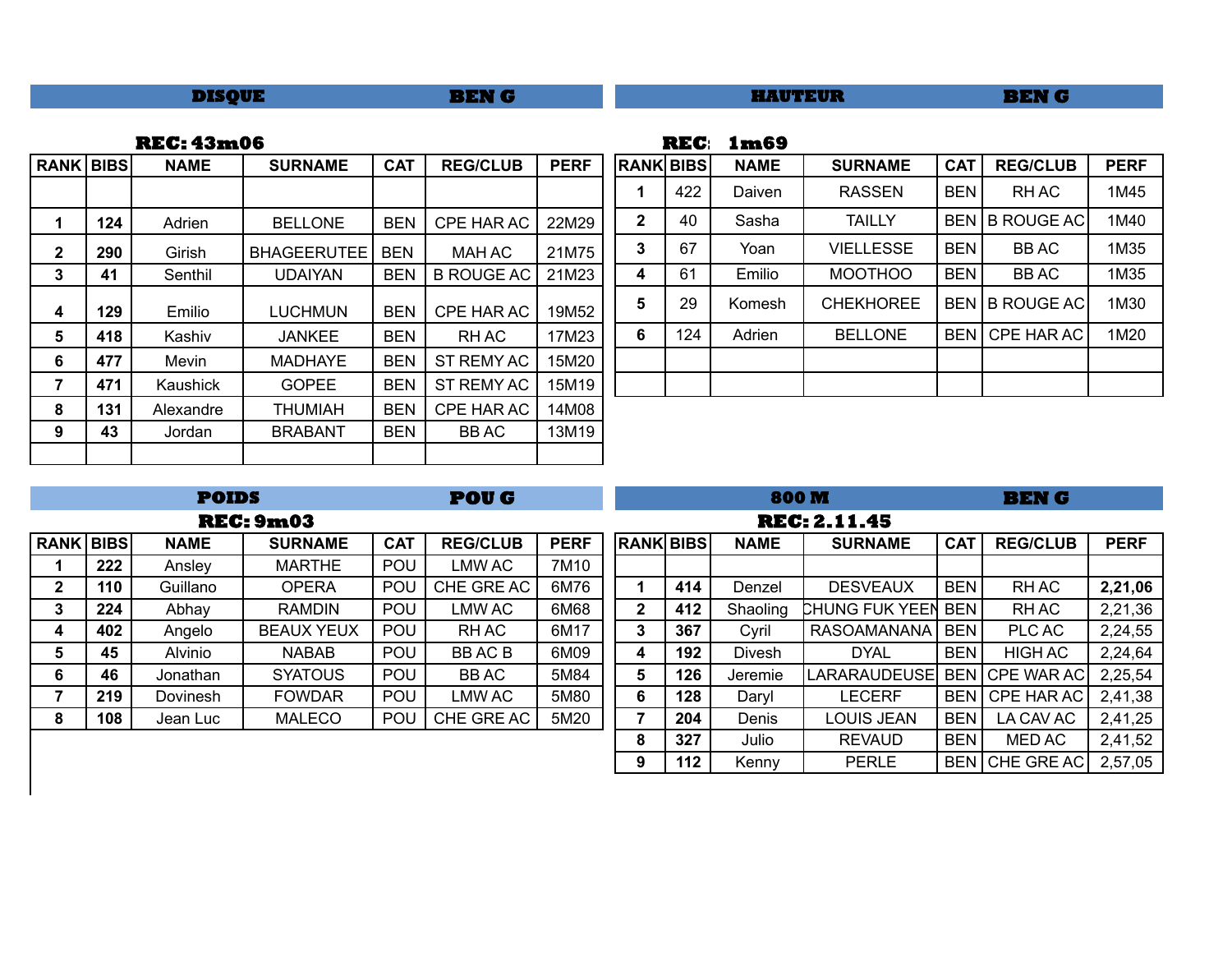|                  | <b>500 M</b> |                     |                       |            | <b>POUF</b>      |             |                  |     | <b>500 M</b> |                       |            | <b>POUG</b>          |             |
|------------------|--------------|---------------------|-----------------------|------------|------------------|-------------|------------------|-----|--------------|-----------------------|------------|----------------------|-------------|
|                  |              |                     | REC: 1.33.9 - 1.31.03 |            |                  |             |                  |     |              | REC: 1.28.2 - 1.24.86 |            |                      |             |
| <b>RANK BIBS</b> |              | <b>NAME</b>         | <b>SURNAME</b>        | <b>CAT</b> | <b>REG/CLUB</b>  | <b>PERF</b> | <b>RANK BIBS</b> |     | <b>NAME</b>  | <b>SURNAME</b>        | <b>CAT</b> | <b>REG/CLUB</b>      | <b>PERF</b> |
|                  | 82           | Anne-Laure          | <b>MINERVE</b>        | POU        | <b>BBAC</b>      | .35.99      |                  | 45  | Alvinio      | <b>NABAB</b>          | <b>POU</b> | <b>BBAC</b>          | 1,29,57     |
| $\mathbf{2}$     | 436          | Jordan              | <b>L'OLIVE</b>        | POU        | RH AC            | 1.46.85     | $\mathbf{2}$     | 323 | Maxime       | OUSTAU-LALANNI POU    |            | MED AC               | 1,30,84     |
| 3                | 71           | Celeste             | <b>ALBERRT</b>        | POU        | BB AC            | 1.51.45     | 3                | 143 | Luciano      | <b>JEAN</b>           | POU        | ÉCLAIR AC            | 1,43,34     |
| 4                | 444          | <b>MEGANE</b>       | <b>PURANTE</b>        | POU        | RH AC            | .56.25      | 4                | 406 | Samuel       | <b>RAYMOND</b>        | <b>POU</b> | <b>RHAC</b>          | 1,44,73     |
| 5                | 118          | <b>MEGANE</b>       | <b>SARAH</b>          | <b>POU</b> | <b>CHE GRE</b>   | 2,05,04     | 5                | 51  | Stephan      | <b>HUMBERT</b>        | <b>POU</b> | BB AC                | 1,46,44     |
| 6                | 440          | <b>SANDIANA</b>     | <b>MOONSAMY</b>       | POU        | RH AC            | 2,07,29     | 6                | 5   | Nathan       | <b>SAUNDERS</b>       | <b>POU</b> | ADO AC               | 1,48,67     |
| 7                | 270          | <b>IPOURVASHIKA</b> | <b>JHUNDOO</b>        | <b>POU</b> | LMW AC           | 2,10,11     | 7                | 110 | Yano         | <b>OPERA</b>          | <b>POU</b> | CHE GRE AC 1,49,79   |             |
| 8                | 119          | <b>KRISTY</b>       | <b>BRELU BRELU</b>    | POU        | CHE GRE          | 2,11,43     | 8                | 108 | Jean Luc     | <b>MALECO</b>         | <b>POU</b> | CHE GRE AC   1,50,53 |             |
| 9                | 153          | ANAELLE             | <b>SIOWYOIN</b>       | POU        | ÉCLAIR AC        | 2,11,99     | 9                | 233 | Jean Loic    | <b>PIEGRIECHE</b>     | POU        | LMW AC               | 1,51,34     |
| 10               | 152          | <b>ANAIS</b>        | <b>GREGOIRE</b>       | POU        | <b>ECLAIR AC</b> | 2,13,47     | 10               | 130 | Jamel        | <b>MANIQUE</b>        | <b>POU</b> | CPE HAR AC   2,08,91 |             |
| 11               | 266          | <b>REDHIKSHA</b>    | <b>BUNJUN</b>         | <b>POU</b> | LMW AC           | 2,30,62     | 11               | 235 | Chirag       | RAJA                  | <b>POU</b> | <b>LMW AC</b>        | 2,19,02     |

| <b>LONGUEUR</b> |
|-----------------|
|                 |

**BEN F BEN G**

**POIDS**

|                  |     |             | revitinyo        |            |                 |             |                  |     |             | rlv: Inn94                |            |                 |             |
|------------------|-----|-------------|------------------|------------|-----------------|-------------|------------------|-----|-------------|---------------------------|------------|-----------------|-------------|
| <b>RANK BIBS</b> |     | <b>NAME</b> | <b>SURNAME</b>   | <b>CAT</b> | <b>REG/CLUB</b> | <b>PERF</b> | <b>RANK BIBS</b> |     | <b>NAME</b> | <b>SURNAME</b>            | <b>CAT</b> | <b>REG/CLUB</b> | <b>PERF</b> |
|                  |     |             |                  |            |                 |             |                  |     |             |                           |            |                 |             |
|                  | 495 | ∟etisa      | <b>MARIE</b>     | <b>BEN</b> | <b>HIGH AC</b>  | 4M05        |                  | 412 | Shaoling    | <b>CHUNG FUK YEEN BEN</b> |            | RH AC           | 12M02       |
|                  | 332 | Melodie     | <b>DESROCHES</b> | <b>BEN</b> | MED AC          | 4M02        | 2                | 34  | Thierry     | <b>NADAL</b>              |            | BEN B ROUGE AC  | 11M58       |
|                  | 442 | Julia       | <b>PARSAD</b>    | <b>BEN</b> | LMW AC          | 3M67        | 3                | 228 | Rahul       | <b>ETOWARIA</b>           | <b>BEN</b> | ∟MW AC          | 8M16        |

**REC: 4m98**

|                  |     |                       | <b>REC: 14m92</b> |            |                   |             |
|------------------|-----|-----------------------|-------------------|------------|-------------------|-------------|
| <b>RANK BIBS</b> |     | <b>NAME</b>           | <b>SURNAME</b>    | <b>CAT</b> | <b>REG/CLUB</b>   | <b>PERF</b> |
|                  |     |                       |                   |            |                   |             |
| 1                | 412 | Shaoling              | CHUNG FUK YEEN    | <b>BEN</b> | <b>RHAC</b>       | 12M02       |
| $\mathbf{2}$     | 34  | <b>Thierry</b>        | <b>NADAL</b>      | <b>BEN</b> | <b>B ROUGE AC</b> | 11M58       |
| 3                | 228 | Rahul                 | <b>ETOWARIA</b>   | <b>BEN</b> | <b>LMW AC</b>     | 8M16        |
| 4                | 427 | Sebastien             | <b>YESRUTH</b>    | <b>BEN</b> | RH AC             | 8M04        |
| 5                | 414 | Denzel                | <b>DESVEAUX</b>   | <b>BFN</b> | RH AC             | 7M86        |
| 6                | 28  | lovlesh               | <b>BASANT ROI</b> | <b>BEN</b> | <b>B ROUGE AC</b> | 7M62        |
| 7                | 37  | Hammaad               | <b>SAHEBALLY</b>  | <b>BEN</b> | <b>B ROUGE AC</b> | 7M24        |
| 8                | 3   | <b>Claude Olivier</b> | <b>PAYET</b>      | <b>BEN</b> | ADO AC            | 7M21        |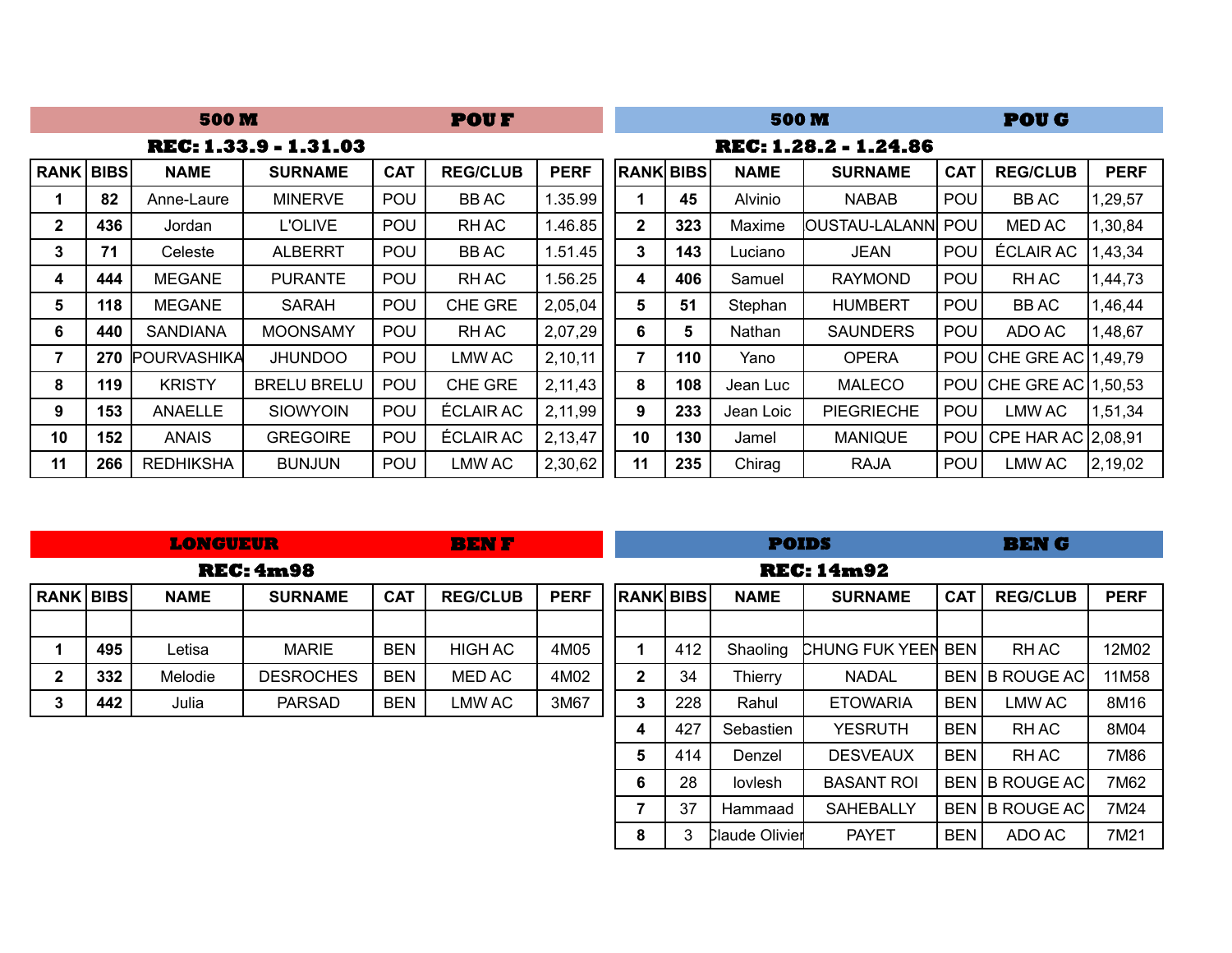|                  |                   | <b>MARTEAU</b> |                |            | <b>BENG</b>     |             |  |                  |    | <b>MARTEAU</b> |                   |            | <b>BENF</b>     |             |
|------------------|-------------------|----------------|----------------|------------|-----------------|-------------|--|------------------|----|----------------|-------------------|------------|-----------------|-------------|
|                  | <b>REC: 41m18</b> |                |                |            |                 |             |  |                  |    |                | <b>REC: 27m20</b> |            |                 |             |
| <b>RANK BIBS</b> |                   | <b>NAME</b>    | <b>SURNAME</b> | <b>CAT</b> | <b>REG/CLUB</b> | <b>PERF</b> |  | <b>RANK BIBS</b> |    | <b>NAME</b>    | <b>SURNAME</b>    | <b>CAT</b> | <b>REG/CLUB</b> | <b>PERF</b> |
|                  |                   |                |                |            |                 |             |  |                  |    |                |                   |            |                 |             |
|                  | 10                | Wylan          | LACROUCHE      | <b>BEN</b> | <b>BAM AC</b>   | 29M81       |  |                  | 85 | Shanena        | <b>RAMSAMY</b>    | <b>BEN</b> | <b>BBAC</b>     | 16M10       |
| ŋ                | 47                | <b>Bradley</b> | <b>CESAR</b>   | <b>BEN</b> | <b>BBAC</b>     | 17M58       |  | $\mathbf{2}$     | 25 | Sephora        | <b>VIEILLESSE</b> | <b>BEN</b> | <b>BAM AC</b>   | 12M74       |
|                  |                   |                |                |            |                 |             |  |                  |    |                |                   |            |                 |             |

|                  |                  | <b>PERCHE</b> |                |            | <b>BENG</b>       |             |  |                  | <b>PERCHE</b> |                  |            | <b>BENF</b>     |             |
|------------------|------------------|---------------|----------------|------------|-------------------|-------------|--|------------------|---------------|------------------|------------|-----------------|-------------|
|                  | <b>REC: 2m80</b> |               |                |            |                   |             |  |                  |               | <b>REC: 2m30</b> |            |                 |             |
| <b>RANK BIBS</b> |                  | <b>NAME</b>   | <b>SURNAME</b> | <b>CAT</b> | <b>REG/CLUB</b>   | <b>PERF</b> |  | <b>RANK BIBS</b> | <b>NAME</b>   | <b>SURNAME</b>   | <b>CAT</b> | <b>REG/CLUB</b> | <b>PERF</b> |
|                  |                  |               |                |            |                   |             |  |                  |               |                  |            |                 |             |
|                  | 33               | Shail         | <b>JUNKEE</b>  | <b>BEN</b> | <b>B ROUGE AC</b> | 1M70        |  | 368              | Estelle       | <b>BAZILE</b>    | <b>BEN</b> | PLC AC          | 1M90        |
|                  | 34               | Thierry       | <b>NADAL</b>   | <b>BEN</b> | <b>B ROUGE AC</b> | 2M10        |  |                  |               |                  |            |                 |             |

Г

|                  |     | <b>150 M FINALE</b> |                          |            | <b>BENF</b>     |             |                  |     | <b>150 M FINALE</b> |                          |            | <b>BEN G</b>           |             |
|------------------|-----|---------------------|--------------------------|------------|-----------------|-------------|------------------|-----|---------------------|--------------------------|------------|------------------------|-------------|
|                  |     |                     | <b>REC: 19.5 - 18.66</b> |            |                 |             |                  |     |                     | <b>REC: 17.9 - 17.99</b> |            |                        |             |
| <b>RANK BIBS</b> |     | <b>NAME</b>         | <b>SURNAME</b>           | <b>CAT</b> | <b>REG/CLUB</b> | <b>PERF</b> | <b>RANK BIBS</b> |     | <b>NAME</b>         | <b>SURNAME</b>           | <b>CAT</b> | <b>REG/CLUB</b>        | <b>PERF</b> |
| 1ST              | 442 | Julie               | <b>PARSAD</b>            | <b>BEN</b> | RH AC           | 21.33       | 1ST              | 59  | Lucas               | <b>MOHABEER</b>          | <b>BEN</b> | <b>BBAC</b>            | 19.00       |
| 2 <sub>nd</sub>  | 332 | Melodie             | <b>DESROCHES</b>         | <b>BEN</b> | <b>MED AC</b>   | 22.03       | 2 <sub>nd</sub>  | 416 | Saif                | <b>HASSENBALLY</b>       | <b>BEN</b> | <b>RHAC</b>            | 19.68       |
| 3rd              | 336 | Gaelle              | <b>MARIANNE</b>          | <b>BEN</b> | MED AC          | 22.15       | 3rd              | 43  | Jordan              | <b>BRABANT</b>           | <b>BEN</b> | <b>BBAC</b>            | 19.95       |
| 4th              | 307 | <b>ELOISE</b>       | <b>GODIN</b>             | <b>BEN</b> | <b>MAH</b>      | 23.35       | 4th              | 124 | <b>ADRIEN</b>       | <b>BELLONE</b>           | <b>BEN</b> | <b>CPE HAR</b>         | 20.06       |
| 5th              | 259 | <b>DELPHINE</b>     | <b>AGATHE</b>            | <b>BEN</b> | <b>LMW AC</b>   | 23.74       | 5th              | 33  | <b>SHAIL</b>        | <b>JUNKEE</b>            | <b>BEN</b> | <b>BL RGE</b>          | 20.65       |
| 6th              | 341 | <b>FIONA</b>        | <b>VINCENT JEAN</b>      | <b>BEN</b> | <b>MED AC</b>   | 23.74       | 6th              | 455 | LOIC                | <b>RANDANY</b>           | <b>BEN</b> | SOUI AC                | 20.88       |
| 7th              | 85  | <b>SHELENA</b>      | <b>RAMSAMY</b>           | <b>BEN</b> | BBAC            | 24.29       | 7th              | 354 | <b>DAMIEN</b>       | <b>THOME</b>             |            | <b>BEN POUDRE D'OR</b> | 21.06       |
| 8th              | 137 | <b>DAPHNEY</b>      | <b>REMY</b>              | <b>BEN</b> | <b>CPE HAR</b>  | 25.62       | 8th              | 26  | <b>NICOLAS</b>      | <b>LEGENTIL</b>          | <b>BEN</b> | ANG RED                | 21.17       |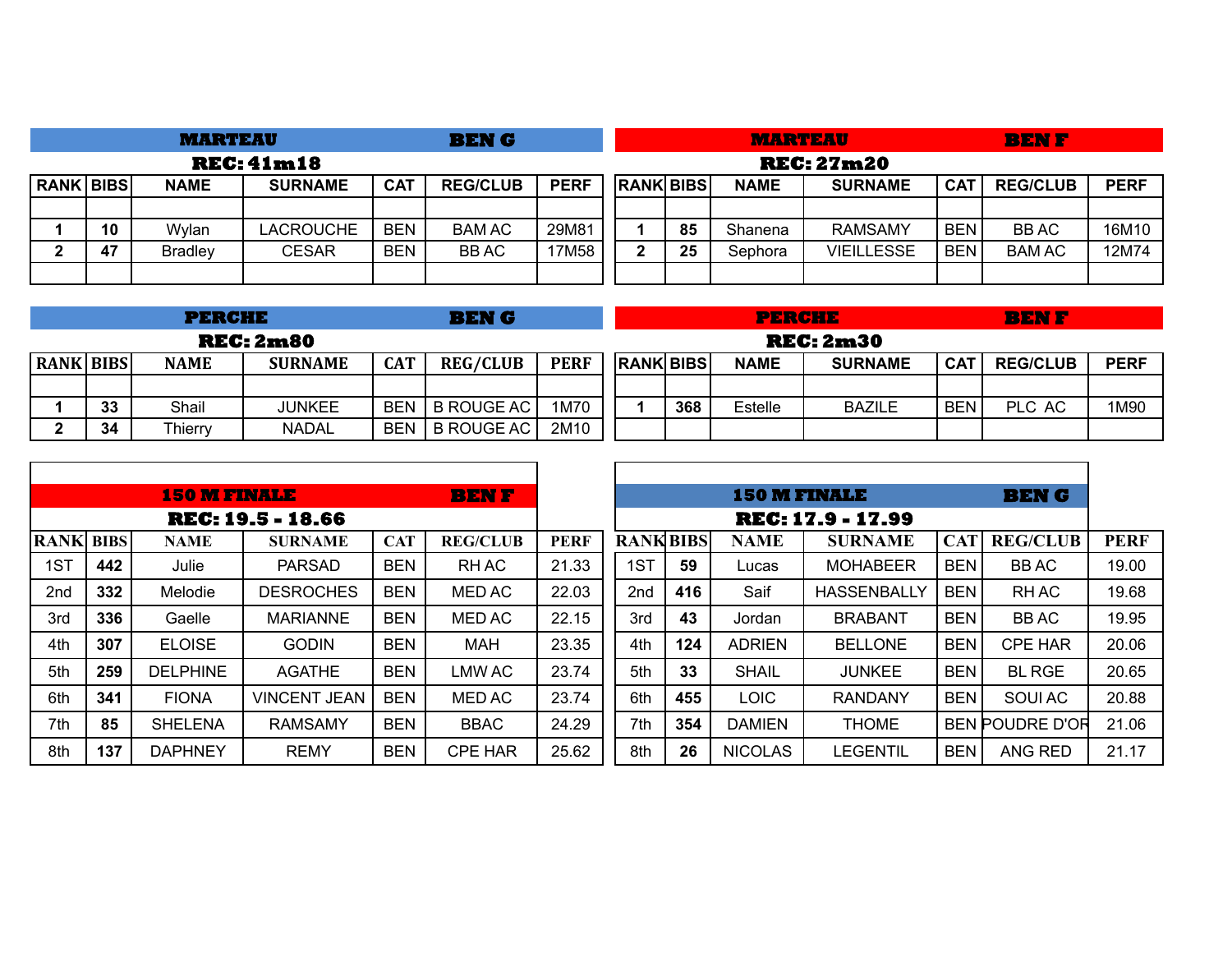|                  |                              | <b>1000 M WALK</b> |                |            | <b>BENG</b>       |             |  |  |  |  |  |  |  |  |  |
|------------------|------------------------------|--------------------|----------------|------------|-------------------|-------------|--|--|--|--|--|--|--|--|--|
|                  | <b>REC: 5.02.8 - 5.35.82</b> |                    |                |            |                   |             |  |  |  |  |  |  |  |  |  |
| <b>RANK BIBS</b> |                              | <b>NAME</b>        | <b>SURNAME</b> | <b>CAT</b> | <b>REG/CLUB</b>   | <b>PERF</b> |  |  |  |  |  |  |  |  |  |
| $^{\circ}$ 1     | 44                           | Uean- Charles      | <b>ICASTOR</b> | <b>BFN</b> | IBB AC            | 6.32.78     |  |  |  |  |  |  |  |  |  |
| 2                | 100                          | Samuel             | <b>GURBHOO</b> | <b>BEN</b> | IBB AC            | 6.39.56     |  |  |  |  |  |  |  |  |  |
| 3                | 500                          | Emmanuel           | <b>VILBRUN</b> | <b>BEN</b> | <b>RES KEN AC</b> | 6.40.51     |  |  |  |  |  |  |  |  |  |

|                    |     | <b>50 M FINALE</b> |                      |            | <b>POUG</b>     |             |                  |     | <b>50 M FINALE</b> |                      |            | <b>POUF</b>     |             |
|--------------------|-----|--------------------|----------------------|------------|-----------------|-------------|------------------|-----|--------------------|----------------------|------------|-----------------|-------------|
|                    |     |                    | <b>REC: 7.23-7.1</b> |            |                 |             |                  |     |                    | <b>REC: 7.61-7.6</b> |            |                 |             |
| <b>RANK   BIBS</b> |     | <b>NAME</b>        | <b>SURNAME</b>       | <b>CAT</b> | <b>REG/CLUB</b> | <b>PERF</b> | <b>RANK BIBS</b> |     | <b>NAME</b>        | <b>SURNAME</b>       | <b>CAT</b> | <b>REG/CLUB</b> | <b>PERF</b> |
| 1ST                | 167 | <b>ROMAIN</b>      | <b>FREDERIC</b>      | POU        | FAU FLQ AC      | 7.58        | 1ST              | 369 | FRANCESCA          | <b>AGATHE</b>        | <b>POU</b> | PL CEN          | 8.08        |
| 2 <sub>nd</sub>    | 48  | <b>MARTHY</b>      | <b>DENIS</b>         | <b>POU</b> | BB AC           | 7.65        | 2 <sub>nd</sub>  | 84  | <b>ANAIS</b>       | <b>PHARMAS</b>       | <b>POU</b> | <b>BBAC</b>     | 8,15        |
| 3rd                | 243 | <b>SAWAN</b>       | <b>SOOKAREY</b>      | POU        | <b>LMW AC</b>   | 7.86        | 3rd              | 443 | <b>BRENDA</b>      | <b>PRUDENCE</b>      | POU        | <b>RHAC</b>     | 8,15        |
| 4th                | 168 | <b>GELANDO</b>     | <b>LOUIS</b>         | POU        | <b>FAU FQ</b>   | 7.92        | 4th              | 89  | <b>LEANNE</b>      | <b>ST MART</b>       | <b>POU</b> | <b>BBAC</b>     | 8.35        |
| 5th                | 415 | <b>LOIC</b>        | <b>ELSIE</b>         | POU        | <b>RHAC</b>     | 8.08        | 5th              | 434 | <b>AXELLE</b>      | JEAN                 | <b>POU</b> | <b>RHAC</b>     | 8.44        |
| 6th                | 127 | <b>AMIC</b>        | LEBON                | POU        | <b>CPE WAR</b>  | 8.22        | 6th              | 456 | <b>STACY</b>       | <b>DEBYDOYAL</b>     | POU        | SOUI AC         | 8.53        |
| 7th                | 49  | <b>AVISH</b>       | <b>DOOBRY</b>        | POU        | <b>BBAC</b>     | 8.47        | 7th              | 447 | <b>SYRIA</b>       | <b>TRIFILIO</b>      | <b>POU</b> | <b>RHAC</b>     | 9.15        |
| 8th                | 5   | <b>DEREK</b>       | LEUN K FUN           | POU        | ADON AC         | 8.51        | 8th              | 156 | VERENCIA           | <b>BOTHILE</b>       | <b>POU</b> | <b>FAU FQ</b>   | 9.25        |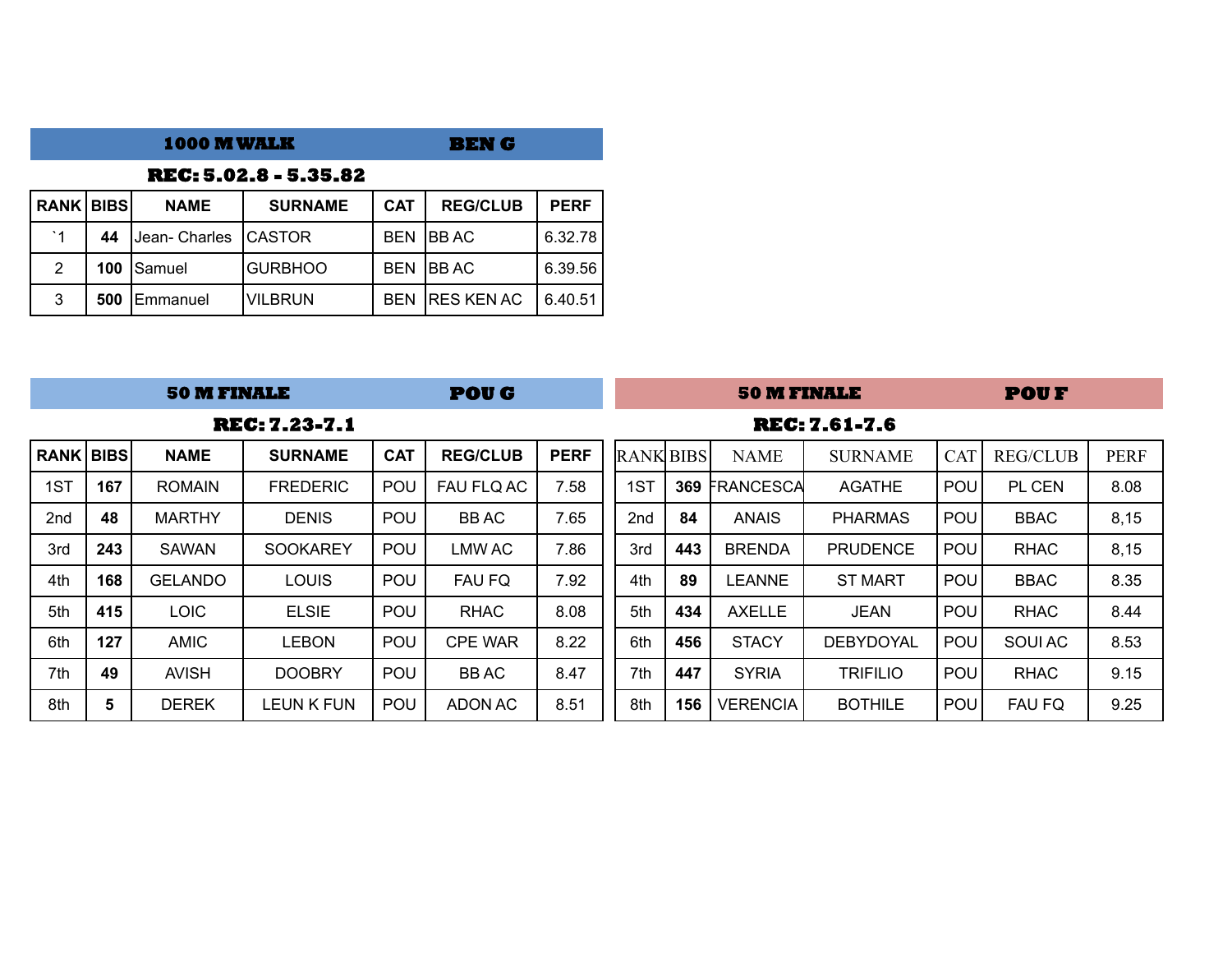|                  | <b>BENF</b><br><b>TRIPLE SAUT</b> |                 |                   |            |                 |             |              |                  | LONGUEUR      |                  |            | <b>POUF</b>     |             |
|------------------|-----------------------------------|-----------------|-------------------|------------|-----------------|-------------|--------------|------------------|---------------|------------------|------------|-----------------|-------------|
|                  |                                   |                 | <b>REC: 10M38</b> |            |                 |             |              |                  |               | <b>REC: 4M02</b> |            |                 |             |
| <b>RANK BIBS</b> |                                   | <b>NAME</b>     | <b>SURNAME</b>    | <b>CAT</b> | <b>REG/CLUB</b> | <b>PERF</b> |              | <b>RANK BIBS</b> | <b>NAME</b>   | <b>SURNAME</b>   | <b>CAT</b> | <b>REG/CLUB</b> | <b>PERF</b> |
|                  |                                   |                 |                   |            |                 |             |              |                  |               |                  |            |                 |             |
| 1                | 430                               | Jemmie          | <b>ADAKEN</b>     | <b>BEN</b> | RH AC           | 8M91        | 1            | 436              | Joanne        | <b>L'OLIVE</b>   | <b>POU</b> | <b>RHAC</b>     | 3M09        |
| 2                | 315                               | Chloe           | <b>LUCETTE</b>    | <b>BEN</b> | MAH AC          | 8M54        | $\mathbf{2}$ | 71               | Celeste       | <b>ALBERT</b>    | POU        | <b>BBAC</b>     | 3M04        |
| 3                | 482                               | Sheikania       | <b>LYONNAIS</b>   | <b>BEN</b> | ST REMY AC      | 8M52        | $\mathbf{3}$ | 459              | Emilie        | <b>LARAMEE</b>   | POU        | SOU AC          | 3M02        |
| 4                | 330                               | Yukino          | LUNG              | <b>BEN</b> | <b>MED AC</b>   | 8M37        | 4            | 443              | <b>Brenda</b> | <b>PRUDENCE</b>  | POU        | <b>RHAC</b>     | 2M97        |
| 5                | 362                               | Orelie          | <b>BAPTISTE</b>   | <b>BEN</b> | P'DOR AC        | 7M93        | 5            | 447              | Syria         | <b>TRIFILIO</b>  | <b>POU</b> | <b>RHAC</b>     | 2M88        |
| 6                | 90                                | Elodie          | YAGOLAM           | <b>BEN</b> | BB AC           | 7M50        | 6            | 214              | Anais         | <b>LESTE</b>     | <b>POU</b> | LA CAV AC       | 2M68        |
| 7                | 485                               | <b>Bethanie</b> | <b>OKIM</b>       | <b>BEN</b> | ST REMY AC      | 7M48        | 7            | 89               | Leanne        | <b>ST MART</b>   | POU        | <b>BBAC</b>     | 2M54        |
| 8                | 483                               | Anabelle        | <b>MAMEROU</b>    | <b>BEN</b> | ST REMY AC      | 6M90        | 8            | 383              | Darinia       | <b>MILAZARE</b>  | <b>POU</b> | R BELLE AC      | 2M28        |
|                  |                                   |                 |                   |            |                 |             |              |                  |               |                  |            |                 |             |

|              | <b>DISQUE</b><br><b>BENF</b>                                                       |          |                   |            |               |             |                  |     | <b>POIDS</b> |                   |            | <b>POUF</b>      |             |
|--------------|------------------------------------------------------------------------------------|----------|-------------------|------------|---------------|-------------|------------------|-----|--------------|-------------------|------------|------------------|-------------|
|              |                                                                                    |          | <b>REC: 33M66</b> |            |               |             |                  |     |              | <b>REC: 10M80</b> |            |                  |             |
|              | <b>CAT</b><br><b>RANK BIBS</b><br><b>NAME</b><br><b>REG/CLUB</b><br><b>SURNAME</b> |          |                   |            |               | <b>PERF</b> | <b>RANK BIBS</b> |     | <b>NAME</b>  | <b>SURNAME</b>    | <b>CAT</b> | <b>REG/CLUB</b>  | <b>PERF</b> |
|              | 320                                                                                | Emalie   | <b>BELLE</b>      | <b>BEN</b> | <b>MAH AC</b> | 21M64       | 1                |     |              |                   |            |                  |             |
| $\mathbf{2}$ | 439                                                                                | Anais    | LIM-SHUNG         | <b>BEN</b> | RH AC         | 18M17       | $\mathbf 2$      | 82  | Anne-Laure   | <b>MINERVE</b>    | <b>POU</b> | <b>BBAC</b>      | 8M78        |
| 3            | 8                                                                                  | Severine | <b>RIBEY</b>      | <b>BEN</b> | ADO AC        | 17M01       | 3                | 84  | Anais        | <b>PHARMASSE</b>  | POU        | <b>BBAC</b>      | 4M76        |
| 4            | 373                                                                                | Dhanisha | <b>PERGAUSH</b>   | <b>BEN</b> | PLC AC        | 16M49       | 4                | 96  | Alicia       | LAMOUR            | <b>POU</b> | <b>BRS AC</b>    | 7M88        |
| 5            | 134                                                                                | Camilla  | <b>CHUKOO</b>     | <b>BEN</b> | CPE HAR AC    | 16M05       | 5                | 132 | Angie        | <b>ANNA</b>       |            | POU CPE HAR A CI | 5M02        |
| 6            | 135                                                                                | Ritisha  | <b>DOOKHEE</b>    | <b>BEN</b> | CPE HAR AC    | 9M95        | 6                | 369 | Francesca    | <b>AGATHE</b>     | <b>POU</b> | PLC AC           | 9M79        |
|              |                                                                                    |          |                   |            |               |             |                  |     | Axelle       | <b>JEAN</b>       | <b>POU</b> | RH AC            | 7M04        |
|              |                                                                                    |          |                   |            |               |             |                  |     | Milena       | <b>ZACHARIA</b>   | <b>POU</b> | RH AC            | 6M02        |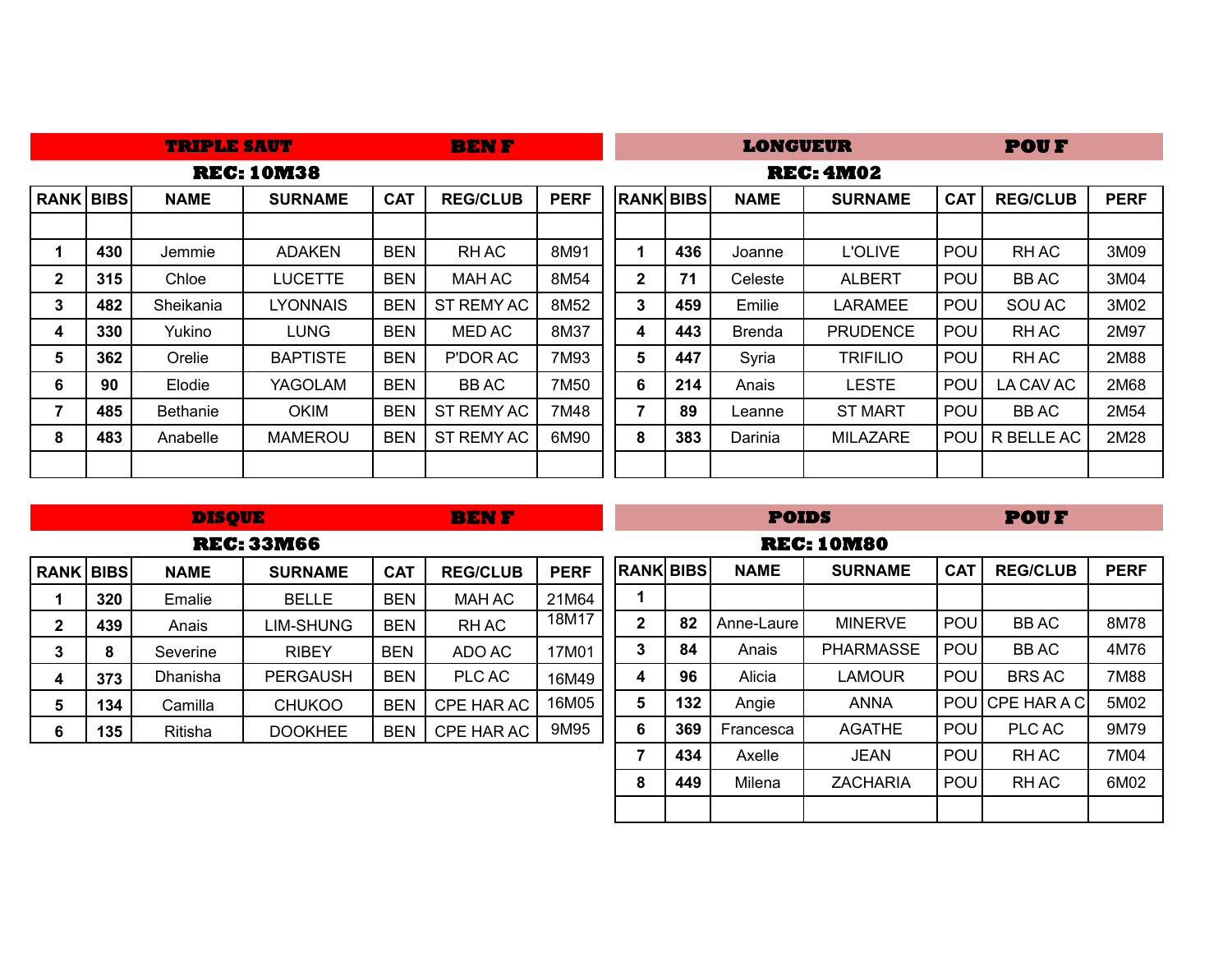|                |     | <b>50 M FINALE</b> | <b>BENF</b>            |            |                 |             | <b>50 M FINALE</b> |     |                | <b>BENG</b>            |            |                 |             |
|----------------|-----|--------------------|------------------------|------------|-----------------|-------------|--------------------|-----|----------------|------------------------|------------|-----------------|-------------|
|                |     |                    | <b>REC: 6.9 - 7.30</b> |            |                 |             |                    |     |                | <b>REC: 6.5 - 6.51</b> |            |                 |             |
| RANK BIBS      |     | <b>NAME</b>        | <b>SURNAME</b>         | <b>CAT</b> | <b>REG/CLUB</b> | <b>PERF</b> | RANK BIBS          |     | <b>NAME</b>    | <b>SURNAME</b>         | CAT        | <b>REG/CLUB</b> | <b>PERF</b> |
|                | 430 | <b>JEMMIE</b>      | <b>ADAKEN</b>          | <b>BEN</b> | <b>RHAC</b>     | 7.63        | 1ST                | 50  | <b>SAMUEL</b>  | <b>EDMOND</b>          | <b>BEN</b> | <b>BBAC</b>     | 7.14        |
| $\overline{2}$ | 315 | <b>CHLOE</b>       | <b>LUSETTE</b>         | <b>BEN</b> | <b>MAH AC</b>   | 8.00        | 2 <sub>nd</sub>    | 410 | <b>LOIC</b>    | <b>CARMAGNOLE</b>      | <b>BEN</b> | <b>RHAC</b>     | 7.17        |
| 3              | 278 | <b>ALESSIA</b>     | <b>TESSA</b>           | <b>BEN</b> | <b>LMW AC</b>   | 8.08        | 3rd                | 164 | <b>KRIS</b>    | <b>LAPUNAIRE</b>       | <b>BEN</b> | FAU FLQ AC      | 7.31        |
| 4              | 76  | <b>JANE</b>        | <b>BRABANT</b>         | <b>BEN</b> | <b>BBAC</b>     | 8.14        | 4th                | 38  | <b>TISHANT</b> | <b>SANTHOO</b>         | <b>BEN</b> | <b>BL RGE</b>   | 7.45        |
| 5              | 329 | <b>CAMILLE</b>     | <b>BECHARD</b>         | <b>BEN</b> | <b>MED AC</b>   | 8.26        | 5th                | 37  | <b>HAMMAD</b>  | <b>SAHEBBALLY</b>      | <b>BEN</b> | <b>BL RGE</b>   | 7.45        |
| 6              | 495 | <b>LAETICIA</b>    | <b>MARIE</b>           | <b>BEN</b> | <b>HIGH AC</b>  | 8.32        | 6th                | 413 | <b>GREGORY</b> | <b>COUTEY</b>          | <b>BEN</b> | <b>RHAC</b>     | 7.63        |
| 7              | 340 | <b>KETOURA</b>     | <b>SZMEITHAH</b>       | <b>BEN</b> | <b>MED AC</b>   | 8.26        | 7th                | 498 | <b>BRYAN</b>   | <b>JHEEMLA</b>         | <b>BEN</b> | <b>HIGH AC</b>  | 7.83        |
| 8              | 446 | <b>GWANAELLE</b>   | <b>SYLVIO</b>          | <b>BEN</b> | RH AC           | 8.42        | 8th                | 296 | <b>ALLY</b>    | <b>JOWRUN</b>          | <b>BEN</b> | MAH AC          | 7.85        |

### **1000 M WALK**

**BEN F**

|                  |     |                 | REC: 5.10.2 - 5.47.21 |            |                   |             |
|------------------|-----|-----------------|-----------------------|------------|-------------------|-------------|
| <b>RANK BIBS</b> |     | <b>NAME</b>     | <b>SURNAME</b>        | <b>CAT</b> | <b>REG/CLUB</b>   | <b>PERF</b> |
| 1ST              | 16  | ITATIANA        | MOOTOO                | <b>BEN</b> | <b>BAM AC</b>     | 6.14.04     |
| 2nd              | 22  | <b>INAOEMIE</b> | <b>RESIDUE</b>        | <b>BFN</b> | <b>BAM AC</b>     | 7.05.69     |
| 3rd              | 138 | <b>IDevora</b>  | <b>SAMINADAS</b>      | <b>BFN</b> | <b>CPE HAR AC</b> | 6.28.30     |
| 4th              | 337 | <b>JESY</b>     | PATATE                | <b>BEN</b> | <b>MED AC</b>     | 6,56,79     |
| 5th              | 21  | <b>RYANA</b>    | <b>RESIDUE</b>        | <b>BEN</b> | <b>BAM AC</b>     | 7,05,69     |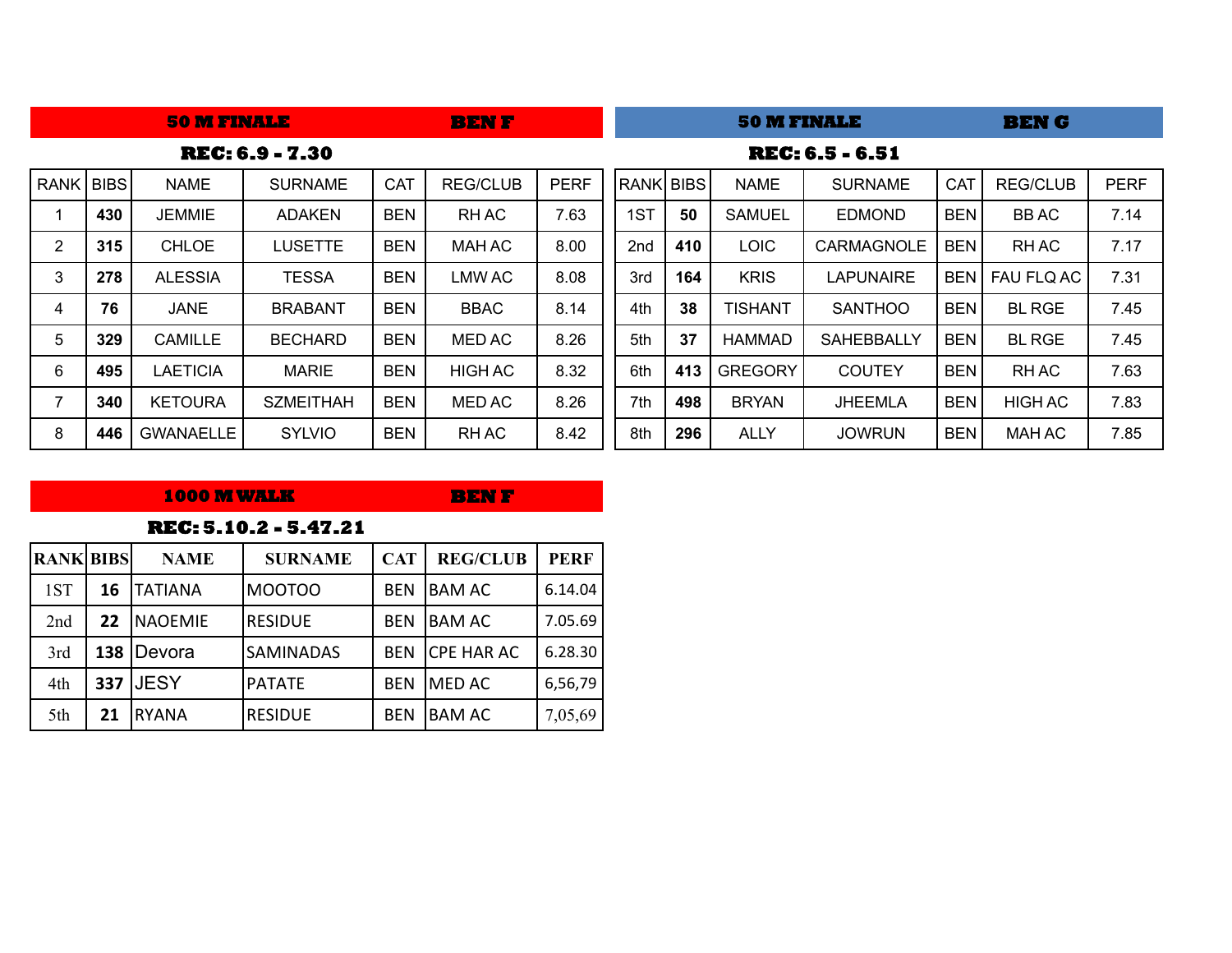|              |     | <b>4 X 50 M FINALE</b> |                                       |            | <b>POUF</b>       |             |
|--------------|-----|------------------------|---------------------------------------|------------|-------------------|-------------|
|              |     |                        | <b>REC: 32.8 - 31.11</b>              |            |                   |             |
| RANK   BIBS  |     | <b>NAME</b>            | <b>SURNAME</b>                        | <b>CAT</b> | <b>REG/CLUB</b>   | <b>PERF</b> |
|              |     |                        |                                       |            |                   |             |
| 1            | 80  | Albert                 | <b>CELESTE</b>                        | <b>POU</b> | <b>BBAC</b>       | 32.55       |
|              | 82  | Anne-Laure             | <b>MINERVE</b>                        | POU        | <b>BBAC</b>       |             |
|              | 84  | Anais                  | <b>PHARMASSE</b>                      | POU        | <b>BBAC</b>       |             |
|              | 89  | Leanne                 | <b>ST MART</b>                        | POU        | <b>BBAC</b>       |             |
|              |     |                        |                                       |            |                   |             |
| $\mathbf{2}$ | 434 | Axelle                 | <b>JEAN</b>                           | POU        | <b>RHAC</b>       | 33.60       |
|              | 443 | <b>Brenda</b>          | <b>PRUDENCE</b>                       | POU        | <b>RHAC</b>       |             |
|              | 447 | Syria                  | <b>TRIFILIO</b>                       | POU        | <b>RHAC</b>       |             |
|              | 448 | Anastasia              | <b>WILHELM</b>                        | POU        | <b>RHAC</b>       |             |
|              |     |                        |                                       |            |                   |             |
| 3            | 155 | Gwenaelle              | <b>ARTHUR</b>                         |            | POU ÉCLAIR AC "A" | 34.69       |
|              | 156 | <b>Britanie</b>        | <b>ATTOW</b>                          | POU        | ÉCLAIR AC "A"     |             |
|              | 152 | Anais                  | <b>GREGOIRE</b>                       |            | POU ÉCLAIR AC "A" |             |
|              | 157 | Maeva                  | <b>MOOTOOVEEREN POU ÉCLAIR AC "A"</b> |            |                   |             |
| 4            | 207 | Eloisha                | <b>ATTIANE</b>                        | POU        | LA CAV AC         | 36.96       |
|              | 209 | Lovena                 | <b>GOVINDEN</b>                       | POU        | LA CAV AC         |             |
|              | 210 | Aurelie                | <b>JEAN LOUIS</b>                     | POU        | LA CAV AC         |             |
|              | 214 | Anais                  | <b>LESTE</b>                          | <b>POU</b> | LA CAV AC         |             |
|              |     |                        |                                       |            |                   |             |
|              |     |                        |                                       |            |                   |             |
| 5            | 465 | Keisa                  | <b>COIFFIC</b>                        | POU        | <b>ST PIER AC</b> | 47.30       |
|              | 467 | Helena                 | <b>CONSTANTIN</b>                     | <b>POU</b> | ST PIER AC        |             |
|              | 468 | Chloe                  | <b>DIMBA</b>                          | <b>POU</b> | <b>ST PIER AC</b> |             |
|              | 469 | Gaelle                 | <b>HITIE</b>                          | POU        | <b>ST PIER AC</b> |             |
|              |     |                        |                                       |            |                   |             |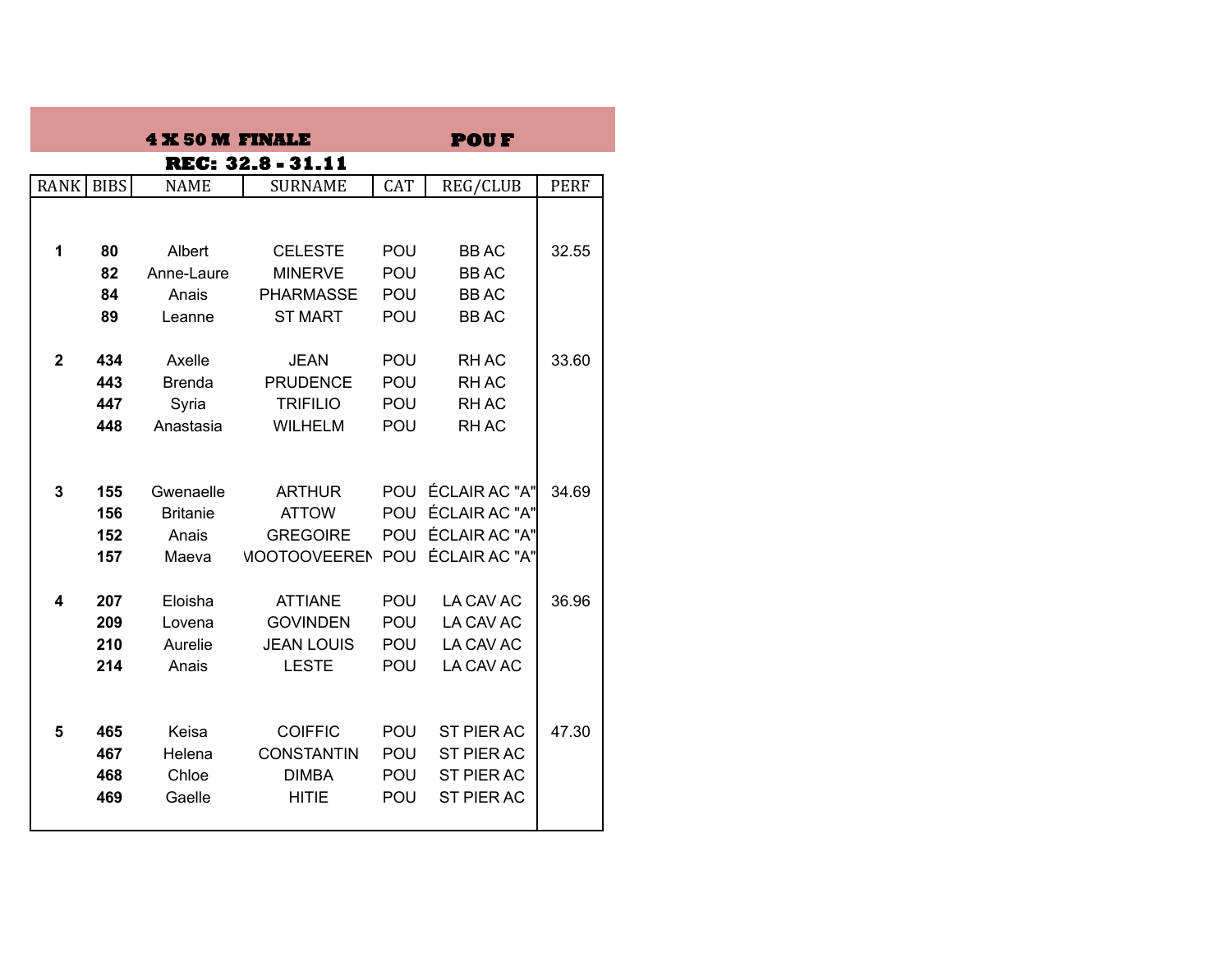|              | <b>POUG</b><br><b>4 X 50 M FINALE</b> |             |                          |            |                 |             |  | <b>POUG</b><br><b>4 X 50 M FINALE</b> |     |                  |                           |     |                   |             |  |
|--------------|---------------------------------------|-------------|--------------------------|------------|-----------------|-------------|--|---------------------------------------|-----|------------------|---------------------------|-----|-------------------|-------------|--|
|              |                                       |             | <b>REC: 29.4 - 29.37</b> |            |                 |             |  |                                       |     |                  | <b>REC: 29.4 - 29.37</b>  |     |                   |             |  |
| RANK BIBS    |                                       | <b>NAME</b> | <b>SURNAME</b>           | <b>CAT</b> | <b>REG/CLUB</b> | <b>PERF</b> |  | RANK BIBS                             |     | <b>NAME</b>      | <b>SURNAME</b>            | CAT | <b>REG/CLUB</b>   | <b>PERF</b> |  |
|              |                                       |             |                          |            |                 |             |  |                                       |     |                  |                           |     |                   |             |  |
| 10           | 109                                   | Louis Yano  | <b>OPERA</b>             | POU        | CHE GRE AC      | 36.59       |  | 11                                    | 461 | Adursh           | <b>AUBEELUCK</b>          | POU | ST PIER AC        | 36.75       |  |
|              | 111                                   | Rohan       | <b>PERLE</b>             | POU        | CHE GRE AC      |             |  |                                       | 462 | Hans             | <b>IDASAMY SARAVA POU</b> |     | <b>ST PIER AC</b> |             |  |
|              | 113                                   | Jason       | <b>SEVRET</b>            | POU        | CHE GRE AC      |             |  |                                       | 463 | Mathieu          | <b>JASMIN</b>             | POU | ST PIER AC        |             |  |
|              | 114                                   | Dinesh      | <b>SOOKDIN</b>           | POU        | CHE GRE AC      |             |  |                                       | 464 | Terry            | <b>RAMJUTTON</b>          | POU | ST PIER AC        |             |  |
|              | 403                                   | Christiano  | <b>BATOUR</b>            | POU        | R/HILL AC B     | <b>DNS</b>  |  | 5                                     | 225 | Manav            | <b>BHURTUN</b>            | POU | LMW AC A          | 33.26       |  |
|              | 404                                   | Stephan     | <b>COLLET</b>            | POU        | R/HILL AC B     |             |  |                                       | 226 | Lovelesh         | <b>ENNERGEET</b>          | POU | <b>LMW AC A</b>   |             |  |
|              | 405                                   | Jose        | <b>MARS</b>              | POU        | R/HILL AC B     |             |  |                                       | 249 | Tanjeev          | <b>JHUNDOO</b>            | POU | LMW AC A          |             |  |
|              | 406                                   | Samuel      | <b>RAYMOND</b>           | POU        | R/HILL AC B     |             |  |                                       | 252 | Adhitya          | <b>RAMDANEE</b>           | POU | LMW AC A          |             |  |
|              |                                       |             |                          |            |                 |             |  |                                       |     |                  |                           |     |                   |             |  |
|              | 91                                    | Damien      | <b>ALBUFERA</b>          | POU        | <b>BRS AC B</b> | <b>DNS</b>  |  | 12                                    | 148 | <b>Brennan</b>   | <b>CHAN LAI SAM</b>       |     | POU ÉCLAIR AC "B' | 36.86       |  |
|              | 93                                    | Hansley     | <b>BOOL</b>              | POU        | <b>BRS AC B</b> |             |  |                                       | 149 | Stephenley       | CHO MAN YAM               |     | POU ÉCLAIR AC "B" |             |  |
|              | 92                                    | Zion        | <b>KOTIA</b>             | POU        | <b>BRS AC B</b> |             |  |                                       | 150 | Alexandre        | <b>FRANCOISE</b>          |     | POU ÉCLAIR AC "B" |             |  |
|              | 94                                    | Nikesh      | <b>PARSAD</b>            | POU        | <b>BRS AC B</b> |             |  |                                       | 151 | Ronan            | <b>MENEST</b>             |     | POU ÉCLAIR AC "B" |             |  |
| $\mathbf{2}$ | 42                                    | Julio       | <b>ANTHONIQUE</b>        | POU        | <b>BBACA</b>    | 31.07       |  |                                       |     | 344 Jean Jacques | <b>BOFF</b>               | POU | P D'OR AC         | <b>DNS</b>  |  |
|              | 48                                    | Marthy      | <b>DENIS</b>             | POU        | <b>BBACA</b>    |             |  |                                       | 345 | Denis            | <b>GUEREL</b>             | POU | P D'OR AC         |             |  |
|              | 49                                    | Avish       | <b>DOOBRY</b>            | POU        | <b>BBACA</b>    |             |  |                                       | 346 | Marciano         | <b>LADOUCEUR</b>          | POU | P D'OR AC         |             |  |
|              | 45                                    | Alvinio     | <b>NABAB</b>             | POU        | <b>BBACA</b>    |             |  |                                       | 348 | Kelan            | <b>MAMDI</b>              | POU | P D'OR AC         |             |  |
|              |                                       |             |                          |            |                 |             |  |                                       |     |                  |                           |     |                   |             |  |
| $\mathbf 1$  | 159                                   | Clide       | <b>CHARLOT</b>           | POU        | FAU AC          | 30.74       |  |                                       | 226 | <b>LOVESH</b>    | <b>ENERGITTE</b>          | POU | LMW AC B          | <b>DNS</b>  |  |
|              | 161                                   | Aurel       | <b>COLET</b>             | POU        | FAU AC          |             |  |                                       | 254 | <b>TELVIN</b>    | <b>JAVEDOO</b>            | POU | LMW AC B          |             |  |
|              | 163                                   | Louis       | <b>GENALDO</b>           | POU        | FAU AC          |             |  |                                       | 257 | Jeff             | <b>MARTHE</b>             | POU | LMW AC B          |             |  |
|              | 167                                   | Frederic    | <b>ROMAIN</b>            | POU        | FAU AC          |             |  |                                       | 256 | Rishad           | <b>SEEWOO</b>             | POU | LMW AC B          |             |  |
| 3            | 411                                   | Conrad      | <b>CERDOR</b>            | POU        | <b>RHAC</b>     | 31.22       |  | 4                                     | 145 | Davilan          | <b>CHINIEN</b>            |     | POU ÉCLAIR AC "A' | 33.25       |  |
|              | 415                                   | Loic        | <b>ELSIVE</b>            | POU        | RH AC           |             |  |                                       | 146 | Darwell          | <b>EDOUARD</b>            |     | POU ÉCLAIR AC "A" |             |  |
|              | 406                                   | Samuel      | <b>RAYMOND</b>           | POU        | <b>RHAC</b>     |             |  |                                       | 143 | Luciano          | <b>JEAN</b>               |     | POU ÉCLAIR AC "A" |             |  |
|              | 426                                   | Rahul       | <b>TEELUCK</b>           | POU        | RH AC           |             |  |                                       | 147 | Denzel           | <b>MILAZAR</b>            |     | POU ÉCLAIR AC "A" |             |  |
|              |                                       |             |                          |            |                 |             |  |                                       |     |                  |                           |     |                   |             |  |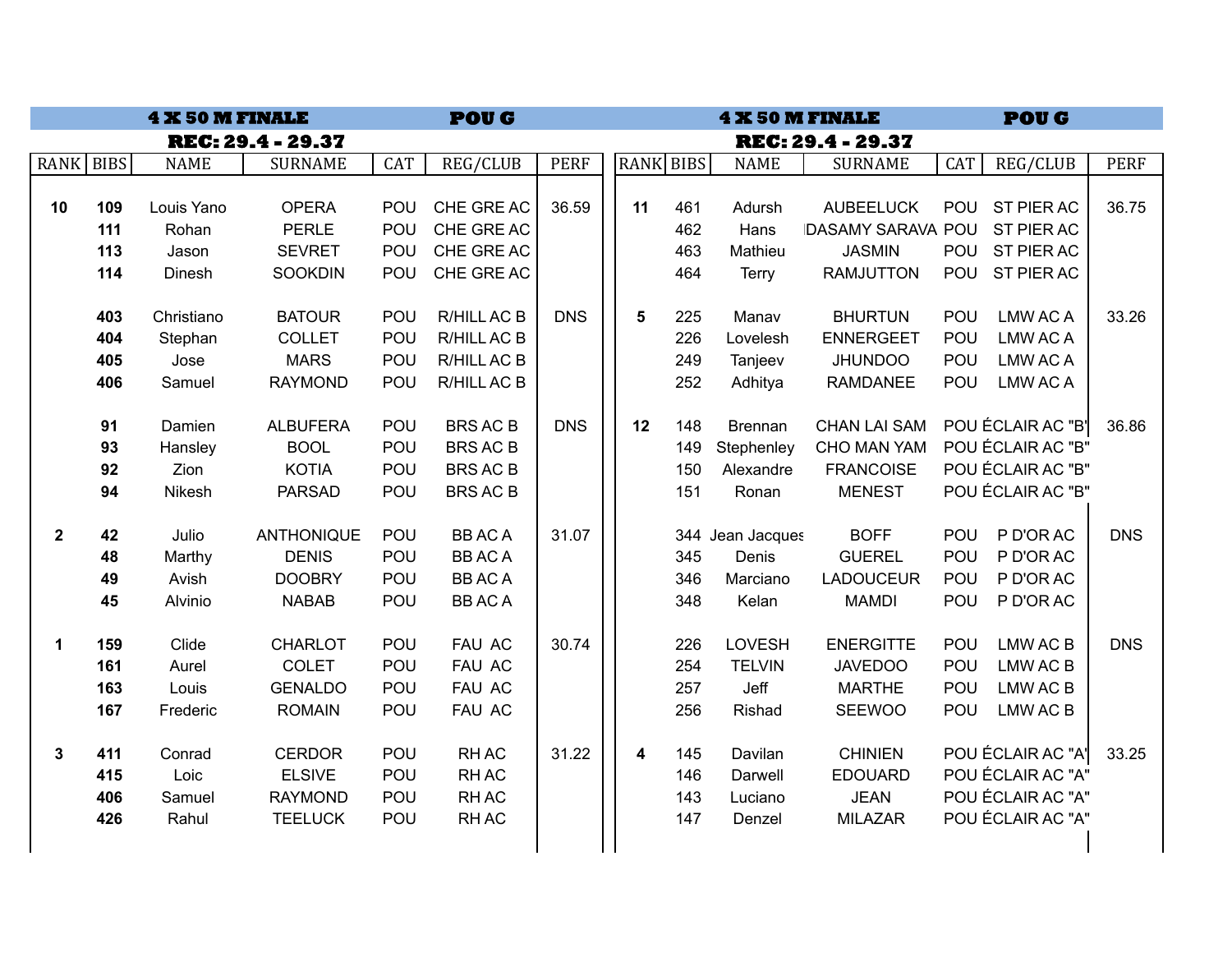| 8 | 70 | ∟oic     | <b>CONSTANT</b> | <b>POU</b> | <b>BBACB</b> | 35.46 | 6 | 384 | Shawn   | <b>ACIS</b>       |            | POU RES KEN AC | 34.37 |
|---|----|----------|-----------------|------------|--------------|-------|---|-----|---------|-------------------|------------|----------------|-------|
|   | 51 | Stephan  | <b>HUMBERT</b>  | <b>POU</b> | BB AC B      |       |   | 385 | Denzel  | <b>CLAIN</b>      |            | POU RES KEN AC |       |
|   | 57 | ∟oic     | <b>LOKY</b>     | <b>POU</b> | <b>BBACB</b> |       |   | 391 | Wayne   | <b>LAMOUREUX</b>  |            | POU RES KEN AC |       |
|   | 46 | Jonathan | <b>SYATOUS</b>  | POU        | BB AC B      |       |   | 392 | Marvin  | <b>MARTINGALE</b> |            | POU RES KEN AC |       |
|   |    |          |                 |            |              |       |   |     |         |                   |            |                |       |
|   | 2  | Conrad   | LEUNG KI FUN    | <b>POU</b> | ADO AC       | 35.13 | 9 | 202 | Cedric  | <b>BOTTE</b>      | <b>POU</b> | LA CAV AC      | 35.72 |
|   |    | Derek    | LEUNG KI FUN    | POU        | ADO AC       |       |   | 203 | Angelo  | <b>KAUSSIN</b>    | <b>POU</b> | LA CAV AC      |       |
|   | 5  | Nathan   | <b>SAUNDERS</b> | <b>POU</b> | ADO AC       |       |   | 205 | Owayne  | <b>MUTHEN</b>     | <b>POU</b> | LA CAV AC      |       |
|   | 6  | Benjamin | <b>THOMAS</b>   | POU        | ADO AC       |       |   | 206 | Krisley | <b>NAVETTE</b>    | <b>POU</b> | LA CAV AC      |       |
|   |    |          |                 |            |              |       |   |     |         |                   |            |                |       |

| <b>4 X 100 M FINALE</b><br><b>BENF</b> |           |             |                          |            |            |             |                          |           |             | <b>4 X 100 M FINALE</b> |            |                |             |  |  |
|----------------------------------------|-----------|-------------|--------------------------|------------|------------|-------------|--------------------------|-----------|-------------|-------------------------|------------|----------------|-------------|--|--|
|                                        |           |             | <b>REC: 56.9 - 55.15</b> |            |            |             | <b>REC: 56.9 - 55.15</b> |           |             |                         |            |                |             |  |  |
|                                        | RANK BIBS | <b>NAME</b> | <b>SURNAME</b>           | <b>CAT</b> | REG/CLUB   | <b>PERF</b> |                          | RANK BIBS | <b>NAME</b> | <b>SURNAME</b>          | CAT        | REG/CLUB       | <b>PERF</b> |  |  |
|                                        |           |             |                          |            |            |             |                          |           |             |                         |            |                |             |  |  |
|                                        | 305       | Hanswell    | <b>CLELIE</b>            | <b>BEN</b> | MAH AC "A" | 61.95       |                          | 208       | Kelly       | CASALAS                 | <b>BEN</b> | LA CAV AC      | <b>DNS</b>  |  |  |
|                                        | 310       | Jemma       | <b>GAUNGOO</b>           | <b>BEN</b> | MAH AC "A" |             |                          | 211       | Julie       | <b>JEAN LOUIS</b>       | <b>BEN</b> | LA CAV AC      |             |  |  |
|                                        | 319       | Julia       | <b>RADEGONDE</b>         | <b>BEN</b> | MAH AC "A" |             |                          | 216       | Oceane      | <b>MANIKION</b>         | <b>BEN</b> | LA CAV AC      |             |  |  |
|                                        | 321       | Anais       | <b>SALVARA</b>           | <b>BEN</b> | MAH AC "A" |             |                          | 217       | Liana       | <b>MUTHEN</b>           | <b>BEN</b> | LA CAV AC      |             |  |  |
|                                        |           |             |                          |            |            |             |                          |           |             |                         |            |                |             |  |  |
|                                        | 330       | Yukuno M    | <b>CHANG LENG</b>        | <b>BEN</b> | MED AC "A" | <b>DNS</b>  |                          | 479       | Anais       | <b>ADEL</b>             |            | BEN ST REMY AC | <b>DNS</b>  |  |  |
|                                        | 343       | Sarah       | DE BAIZE                 | <b>BEN</b> | MED AC "A" |             |                          | 480       | Ludivine    | <b>CAPDOR</b>           |            | BEN ST REMY AC |             |  |  |
|                                        | 333       | Andrea      | FOO-KUNE                 | <b>BEN</b> | MED AC "A" |             |                          | 481       | Stephania   | L'INTROUVABLE           |            | BEN ST REMY AC |             |  |  |
|                                        | 334       | Mausi       | <b>GUJADHUR</b>          | <b>BEN</b> | MED AC "A" |             |                          | 482       | Shekania    | <b>LYONNAIS</b>         |            | BEN ST REMY AC |             |  |  |
|                                        |           |             |                          |            |            |             |                          |           |             |                         |            |                |             |  |  |
| $\mathbf{2}$                           | 430       | Jemmie      | <b>ADDAKEN</b>           | <b>BEN</b> | RH AC      | 58.17       | 11                       | 173       | Rinaelle    | <b>ANTOINETTE</b>       | <b>BEN</b> | FAU AC         | 64.66       |  |  |
|                                        | 433       | Juliana     | <b>CANDAPA</b>           | <b>BEN</b> | RH AC      |             |                          | 174       | Joanne      | <b>BUNGSEE</b>          | <b>BEN</b> | FAU AC         |             |  |  |
|                                        | 438       | Anne-Marine | <b>LAVIGILANTE</b>       | <b>BEN</b> | RH AC      |             |                          | 177       | Anastasia   | <b>FROID</b>            | <b>BEN</b> | FAU AC         |             |  |  |
|                                        | 442       | Julia       | <b>PARSAD</b>            | <b>BEN</b> | RH AC      |             |                          | 180       | Annabelle   | <b>MAMEROU</b>          | <b>BEN</b> | FAU AC         |             |  |  |
|                                        |           |             |                          |            |            |             |                          |           |             |                         |            |                |             |  |  |
| 3                                      | 76        | Jane        | <b>BRABANT</b>           | <b>BEN</b> | BB AC "A"  | 58.54       | 9                        | 196       | Tina        | <b>CHINAMAH</b>         | <b>BEN</b> | <b>HIGH AC</b> | 63.29       |  |  |
|                                        | 78        | Laetitia    | <b>FAVORY</b>            | <b>BEN</b> | BB AC "A"  |             |                          | 197       | Emilie      | <b>FELIX</b>            | <b>BEN</b> | <b>HIGH AC</b> |             |  |  |
|                                        | 83        | Anastasia   | <b>MONIQUE</b>           | <b>BEN</b> | BB AC "A"  |             |                          | 198       | Kadijah     | <b>KHADUN</b>           | <b>BEN</b> | <b>HIGH AC</b> |             |  |  |
|                                        | 86        | Shelena     | <b>RAMSAMY</b>           | <b>BEN</b> | BB AC "A"  |             |                          | 199       | Letisa      | <b>MARIE</b>            | <b>BEN</b> | <b>HIGH AC</b> |             |  |  |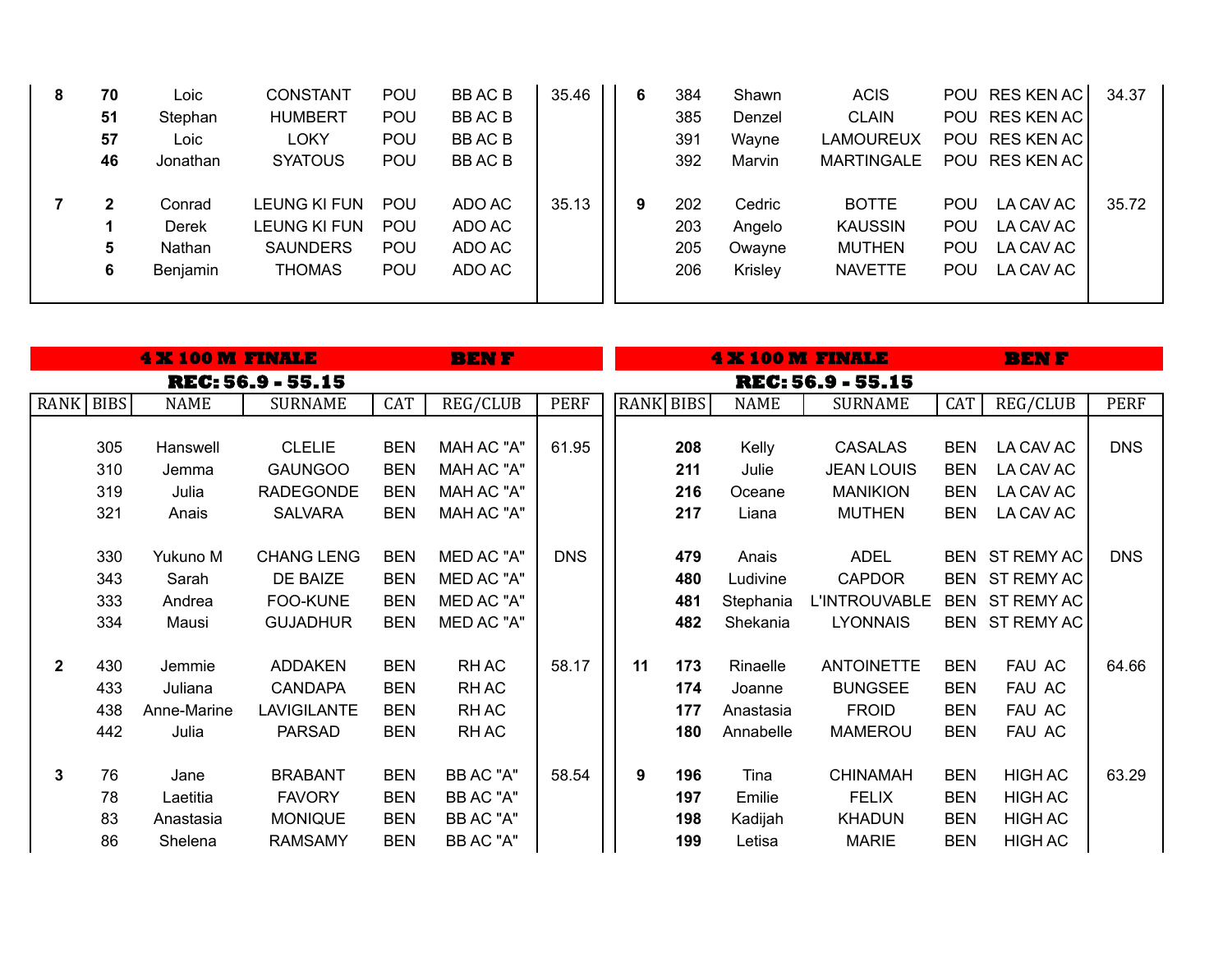| $\mathbf 1$ | 329<br>332<br>336<br>340 | Camille<br>Melodie<br>Gaelle<br>Ketoura    | <b>BECHARD</b><br><b>DESROCHES</b><br><b>MARIANNE</b><br><b>SMEITZAT</b> | <b>BEN</b><br><b>BEN</b><br><b>BEN</b><br><b>BEN</b> | MED AC "B"<br>MED AC "B"<br>MED AC "B"<br>MED AC "B" | 57.95 | 5 | 356<br>358<br>359<br>360 | <b>AURDHA</b><br><b>ANAELLE</b><br><b>AGATHE</b><br><b>AURLENE</b> | <b>BALLANT</b><br><b>BATOUR</b><br><b>DELPHINE</b><br><b>JEAN PIERRE</b> | <b>BEN</b><br><b>BEN</b><br><b>BEN</b><br><b>BEN</b> | P D'OR AC<br>P D'OR AC<br>P D'OR AC<br>P D'OR AC                 | 58.81      |
|-------------|--------------------------|--------------------------------------------|--------------------------------------------------------------------------|------------------------------------------------------|------------------------------------------------------|-------|---|--------------------------|--------------------------------------------------------------------|--------------------------------------------------------------------------|------------------------------------------------------|------------------------------------------------------------------|------------|
| 10          | 262<br>268<br>278<br>258 | Tatiana<br>Jade<br>Alessia<br>Magali       | <b>BAYA</b><br><b>GOUGEON</b><br><b>TESSA</b><br><b>VELASCO</b>          | <b>BEN</b><br><b>BEN</b><br><b>BEN</b><br><b>BEN</b> | LMW AC A<br>LMW AC A<br>LMW AC A<br>LMW AC A         | 63.84 | 6 | 79<br>85<br>86<br>90     | Jessica<br>Shanena<br><b>VIRGINIE</b><br><b>ELODIE</b>             | <b>HEE FA CHUNG</b><br><b>RAMSAMY</b><br><b>RITA</b><br>YAGOLUM          | <b>BEN</b><br><b>BEN</b><br><b>BEN</b><br><b>BEN</b> | BB AC "B"<br>BB AC "B"<br>BB AC "B"<br>BB AC "B"                 | 61.12      |
| 4           | 308<br>312<br>315<br>322 | Megane<br>Eloise<br>Chloe<br>Zara          | <b>FIGARO</b><br><b>GODIN</b><br><b>LUCETTE</b><br><b>TOINETTE</b>       | <b>BEN</b><br><b>BEN</b><br><b>BEN</b><br><b>BEN</b> | <b>MAH AC</b><br>MAH AC<br>MAH AC<br>MAH AC          | 58.54 |   | 12<br>15<br>17<br>23     | Juliana<br>Owena<br><b>TATIANO</b><br>Karina                       | <b>DORSTANT</b><br><b>MARION</b><br><b>MOOTOP</b><br><b>ROLFO</b>        | <b>BEN</b><br><b>BEN</b><br><b>BEN</b><br><b>BEN</b> | <b>BAM AC</b><br><b>BAM AC</b><br><b>BAM AC</b><br><b>BAM AC</b> | <b>DNS</b> |
| 7           | 133<br>137<br>139<br>140 | Lawrence<br>Daphney<br>Megane<br>Christina | <b>BROSSIER</b><br><b>REMY</b><br><b>WONG WAI KEE</b><br><b>ZAMEER</b>   | <b>BEN</b><br><b>BEN</b><br><b>BEN</b><br><b>BEN</b> | CPE HAR AC<br>CPE HAR AC<br>CPE HAR AC<br>CPE HAR AC | 61.58 |   | 95<br>101<br>102<br>103  | <b>KARINA</b><br><b>NISHTA</b><br><b>NAOMIE</b><br><b>RIYANNA</b>  | <b>DANTIEN</b><br><b>PARSAD</b><br><b>RESIDU</b><br><b>RESIDU</b>        | <b>BEN</b><br><b>BEN</b><br><b>BEN</b><br><b>BEN</b> | <b>BRS AC</b><br><b>BRS AC</b><br><b>BRS AC</b><br><b>BRS AC</b> | <b>DSQ</b> |

|             |     | <b>4 X 100 M FINALE</b> |                         | <b>BEN G</b> |           |             |                         |           |     | <b>4 X 100 M FINALE</b> | <b>BENG</b>         |            |                |             |  |
|-------------|-----|-------------------------|-------------------------|--------------|-----------|-------------|-------------------------|-----------|-----|-------------------------|---------------------|------------|----------------|-------------|--|
|             |     |                         | <b>REC:49.0 - 49.98</b> |              |           |             | <b>REC:49.0 - 49.98</b> |           |     |                         |                     |            |                |             |  |
| RANK   BIBS |     | <b>NAME</b>             | <b>SURNAME</b>          | <b>CAT</b>   | REG/CLUB  | <b>PERF</b> |                         | RANK BIBS |     | <b>NAME</b>             | <b>SURNAME</b>      | <b>CAT</b> | REG/CLUB       | <b>PERF</b> |  |
|             |     |                         |                         |              |           |             |                         |           |     |                         |                     |            |                |             |  |
|             | 349 | Julien                  | <b>PERRINE</b>          | <b>BEN</b>   | P D'OR AC | <b>DNS</b>  |                         | 10        | 473 | Nived                   | <b>JAGMOHANSING</b> |            | BEN ST REMY AC | 61.75       |  |
|             | 350 | Neil                    | <b>RASHPASSHING</b>     | <b>BEN</b>   | P D'OR AC |             |                         |           | 474 | Lokesh                  | <b>JEEBUN</b>       |            | BEN ST REMY AC |             |  |
|             | 353 | Fabrice                 | <b>SOUPE</b>            | <b>BEN</b>   | P D'OR AC |             |                         |           | 475 | Adriano                 | <b>JOLY</b>         |            | BEN ST REMY AC |             |  |
|             | 354 | Damien                  | <b>THOMME</b>           | <b>BEN</b>   | P D'OR AC |             |                         |           | 478 | <b>Dhiren</b>           | <b>RAMNATHSING</b>  |            | BEN ST REMY AC |             |  |
|             |     |                         |                         |              |           |             |                         |           |     |                         |                     |            |                |             |  |
| 4           | 428 | Sebastien               | <b>JUSRUTH</b>          | <b>BEN</b>   | RH AC C   | 54.26       |                         |           | 409 | Dalian                  | <b>CAMACHEE</b>     | <b>BEN</b> | RH AC B        | <b>DNS</b>  |  |
|             | 421 | Samuel                  | MOESH                   | <b>BEN</b>   | RH AC C   |             |                         |           | 412 | Shaling                 | <b>CHEUNG</b>       | <b>BEN</b> | RH AC B        |             |  |
|             | 424 | <b>SAEL</b>             | <b>SOORAH</b>           | <b>BEN</b>   | RH AC C   |             |                         |           | 422 | Daven                   | <b>RASSEN</b>       | <b>BEN</b> | RH AC B        |             |  |
|             | 429 | <b>GREG</b>             | <b>SUZANNE</b>          | <b>BEN</b>   | RH AC C   |             |                         |           | 486 | Danish                  | <b>RENGASAMY</b>    | <b>BEN</b> | RH AC B        |             |  |